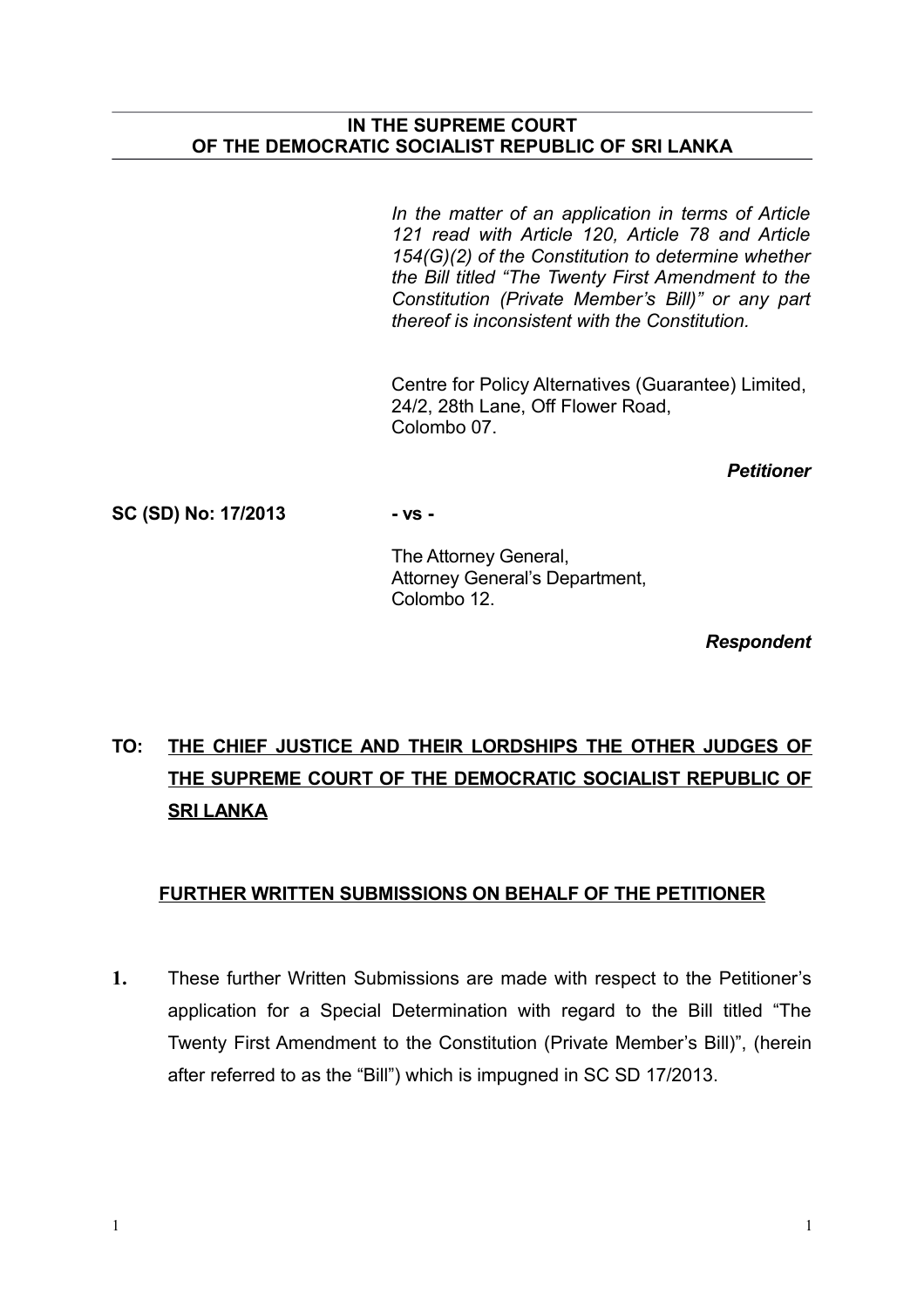- **2.** The Petitioner has already made "preliminary written submissions" to Your Lordships' Court on  $28<sup>th</sup>$  June 2013, in relation to matters arising out from the Petition. These submissions are filed further and in addition to the said preliminary written submissions, the contents of which are respectfully reiterated.
- **3.** When the said Bill was taken up for consideration in Your Lordships' Court on 1<sup>st</sup> July 2013, three Intervenient-Petitioners sought the leave of Court to intervene in proceedings. As has been the practice of the Petitioner in the past, and towards ensuring to all citizens who so desire, the opportunity to reasonably participate and involve themselves in the law making process and avail themselves of their Constitutional right, the Petitioner did not object to any of the persons who sought to intervene before Your Lordships' Court.
- **4.** The Petitioner's position is a very fundamental issue of constitutional noncompliance, namely that the Bill cannot be considered one that may be duly or properly placed on the Order Paper of Parliament, as it has not secured the mandatory requirements of Article 154G (2) of the Constitution.

## **The Objection that the Supreme Court's Jurisdiction is limited to Article 120 proviso (a) in the case of a Bill described in its long title as being for the amendment for any provision of the Constitution.**

**5.** When this matter was taken up for hearing of submissions before Your Lordships' Court, the learned Deputy Solicitor General (DSG) appearing for the Attorney General submitted that when a Bill is described in its long title as being for the amendment of any provision of the Constitution the Supreme Court may only determine whether such Bill requires approval by the People at a Referendum or whether such Bill can be passed by a Special Majority as specified in Article 82(5) of the Constitution.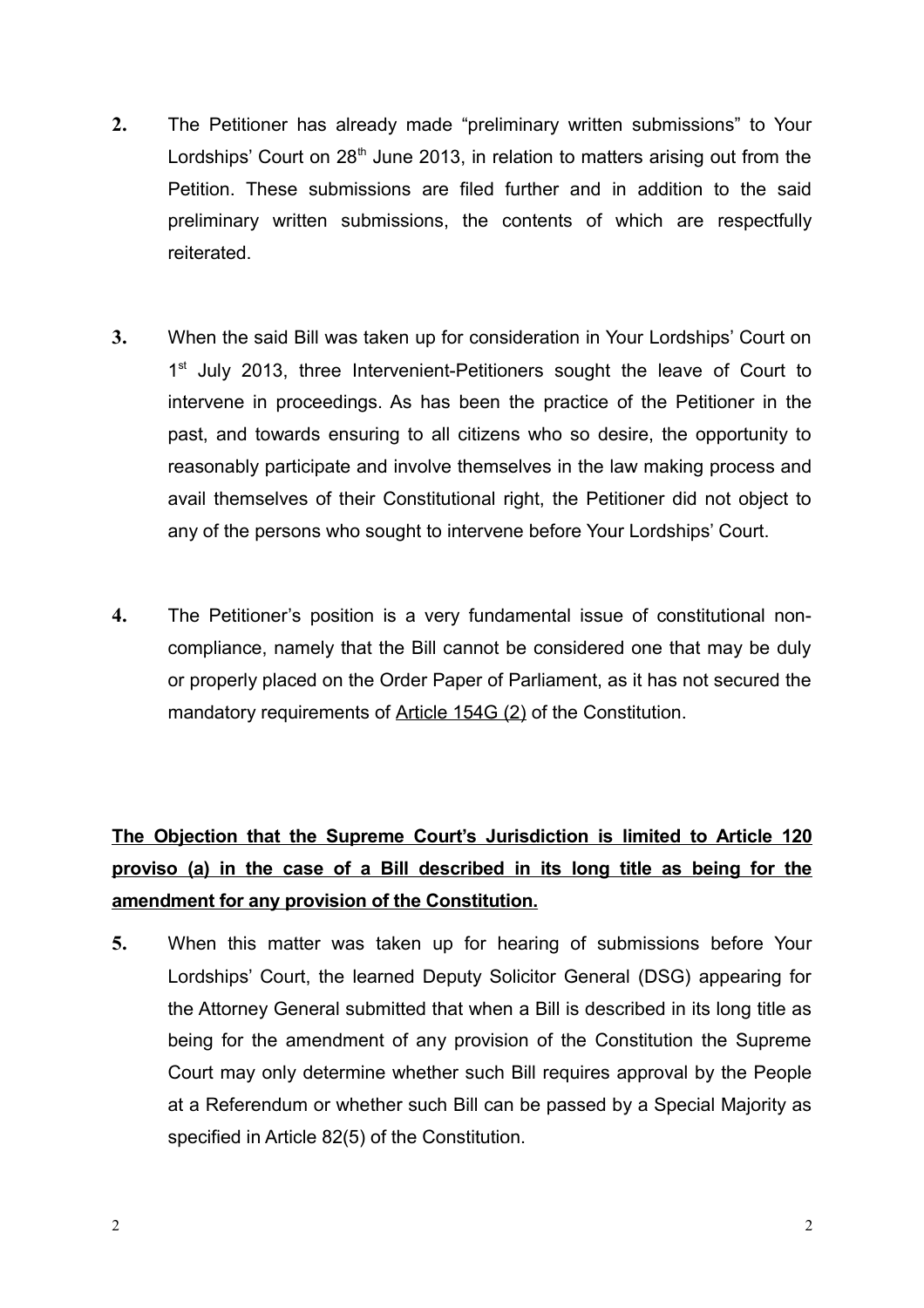**6.** Learned Counsel who appeared for the Intervenient-Petitioners also associated themselves with the said submission.

## **7. Article 120 of the Constitution and proviso (a) thereof** reads as follows;

"*120. The Supreme Court shall have sole and exclusive jurisdiction to determine any question as to whether any Bill or any provision thereof is inconsistent with the Constitution : Provided that-* 

*(a) in the case of a Bill described in its long title as being for the amendment of any provision of the Constitution, or for the repeal and replacement of the Constitution, the only question which the Supreme Court may determine is whether such Bill requires approval by the People at a Referendum by virtue of the provisions of Article 83*;"

- **8.** During the course of the proceedings It was further submitted that Article 124 of the Constitution operated as an "ouster clause" and that accordingly the Supreme Court does not have the power or jurisdiction to inquire into or pronounce upon the Constitutionality of a Bill or its due compliance with the legislative process except in terms of Article 120, 121 and 122 of the **Constitution**
- **9.** We respectfully submit that the above position is erroneous, misconceived in law and militates against a harmonious interpretation of the Constitution, for several reasons, morefully setout below.
- **10.** At the outset it is submitted that the position submitted by the learned DSG is untenable, since Article 154(G)(2) is a *specific* provision brought about by the Thirteenth Amendment, as opposed to the *general* provision contained in Article 120.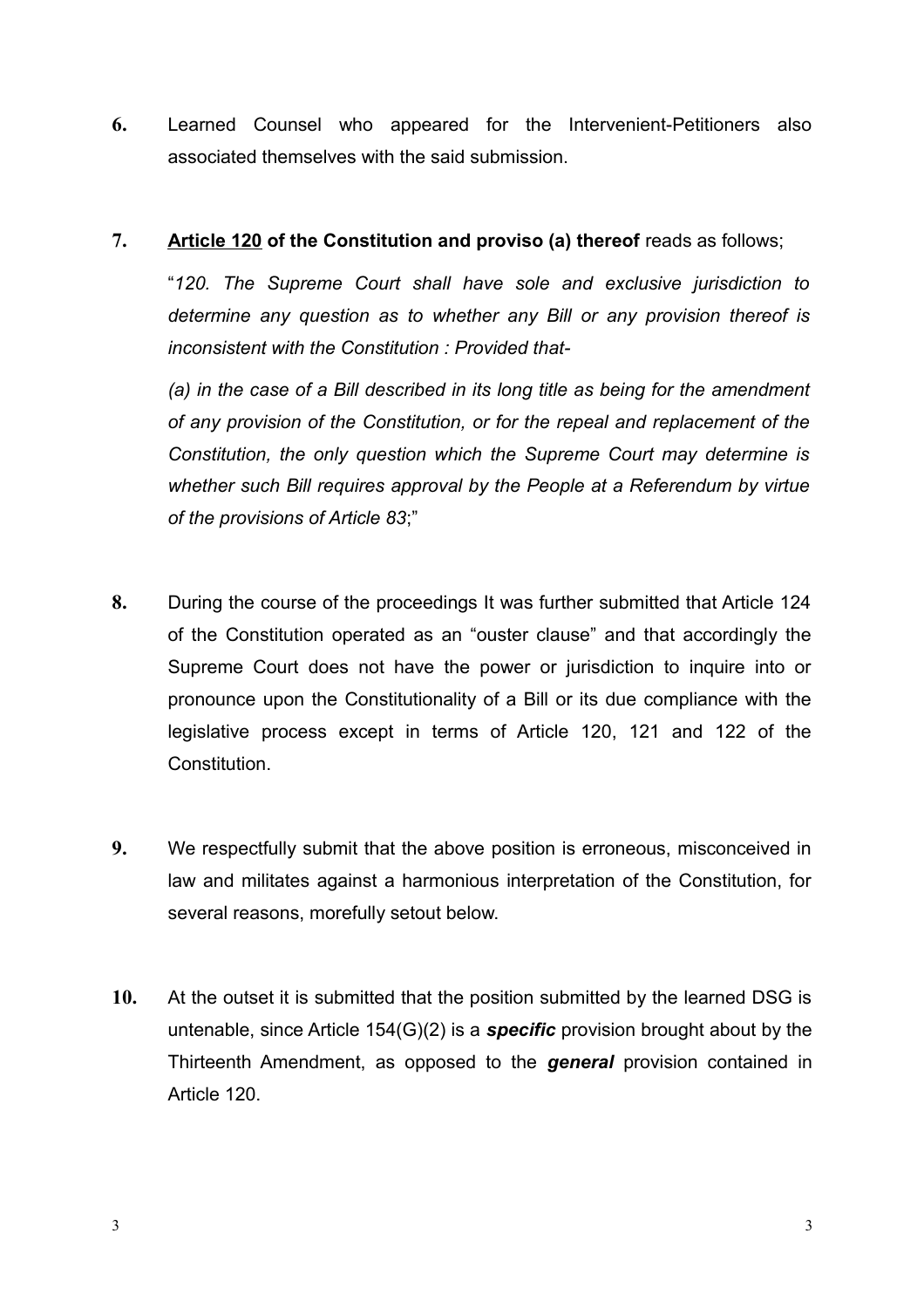- **11.** Thus, since Article 154(G)(2) was not in existence at the time of the enactment of Article 120 **AND** since Article 154(G)(2) creates a requirement in limited cases, it is clear that the *specific* provision of Article 154(G)(2) must be given effect to. This must be considered in giving a purposive (as opposed to literal) construction to Article 120.
- **12.** In other words, the said submission of the learned DSG ignores the evolution of the provisions of the Constitution to what it is today. It is respectfully submitted that pursuant to the amendments enacted by the Thirteenth  $(13<sup>th</sup>)$ Amendment to the Constitution, such an interpretation is no longer reasonably possible.
- **13.** The learned DSG adverted to several early determinations of the Supreme Court in support of the said proposition put forward by her. However, the determinations submitted by the DSG *In re the First Amendment to the Constitution*, *In re the Second Amendment to the Constitution*, *In re the Fourth Amendment to the Constitution*, *In re the Ninth Amendment to the Constitution*, and *In re the Thirteenth Amendment to the Constitution* were all determined prior to the enactment of Article 154(G)2 of the Constitution, and hence are distinguishable and/or inapplicable to the circumstances of the Bill presently under consideration in these proceedings.
- **14.** It is further submitted, that one Learned Counsel who appeared on behalf of two Intervenient Petitioners submitted that the decision of Your Lordships' Court in *Bandaranaike v. Attorney General 1982 2 S.L.R 786*, discusses the types of determinations that can be made by the Supreme Court in respect of Bills. It is submitted that this particular submission is also untenable due to the aforesaid distinction. Their Lordships, when deciding that case were dealing with an entirely different 'Constitutional scheme' to what Your Lordships are required to consider, act in terms of, and uphold, today.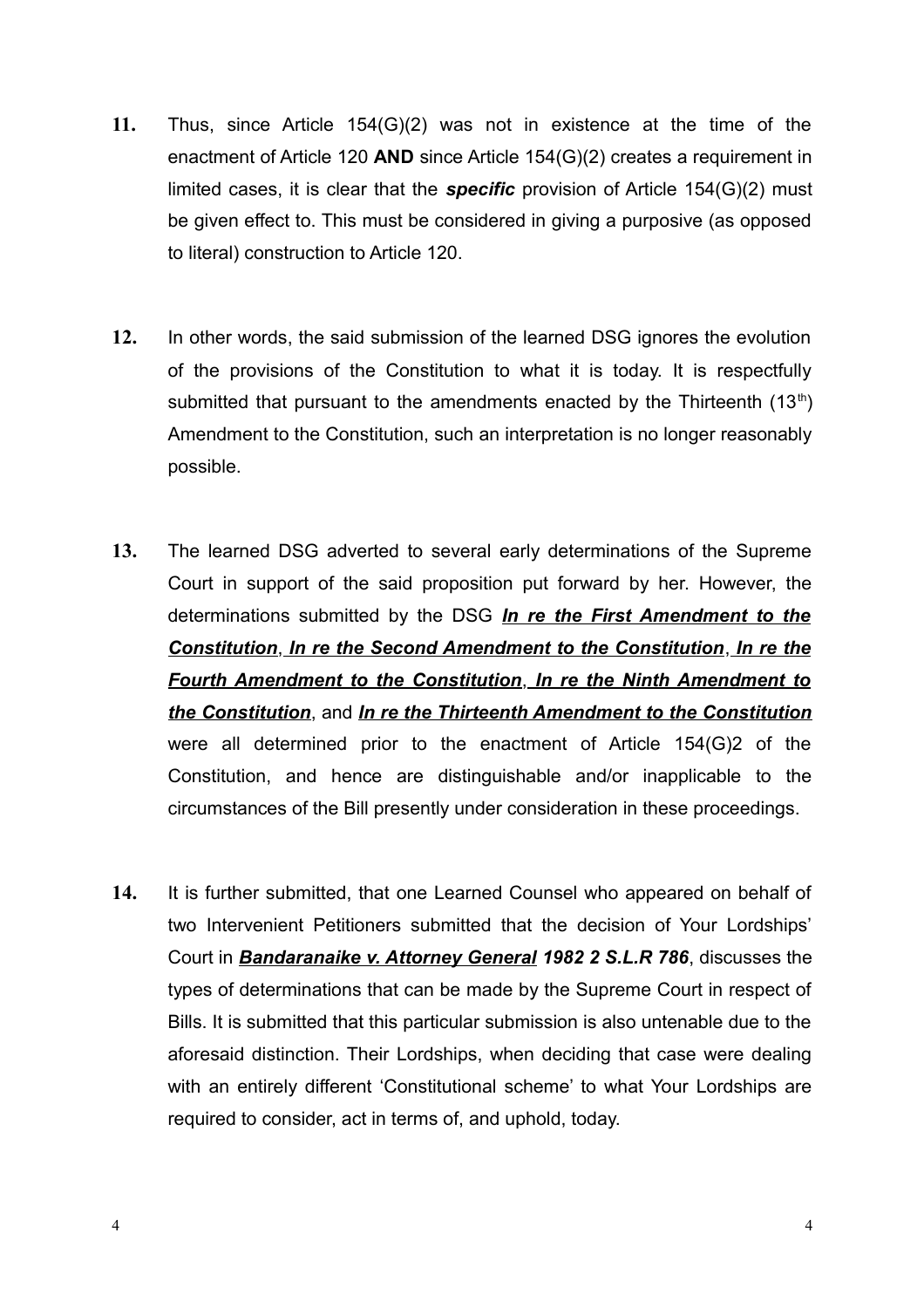- **15.** Thus, it is submitted that in the post Thirteenth Amendment Constitutional order, the dicta of Your Lordships' Court in the above mentioned case is also distinguishable and/or not relevant.
- **16.** It is submitted that this is also borne out by the fact that Your Lordships' Court, (by benches comprising of many different judges of the Supreme Court), has not failed to make determinations recognizing the requirement that mandatory Constitutional requirements must be complied with in order to render a Bill capable of being constitutionally, legally and properly placed on the Order Paper of Parliament.
- **17.** It is respectfully submitted that several other determinations cited by the learned DSG including *In re the Fifteenth Amendment to the Constitution* which were decided after the enactment of Article 153(G)2 also do not apply, in as much as the **provisions of Chapter XVIIA and/or the Ninth Schedule to the Constitution were never sought to be amended and/or repealed in the Bills under consideration in those determinations**.
- **18.** However, several provisions of the Seventeenth Amendment to the Constitution and the Eighteenth Amendment to the Constitution impacted several provisions contained in Chapter XVIIA and/or the Ninth Schedule to the Constitution.
- **19.** Specifically, the said amendments amended provisions relating to the finance of Provincial Councils and their powers relating to law and order.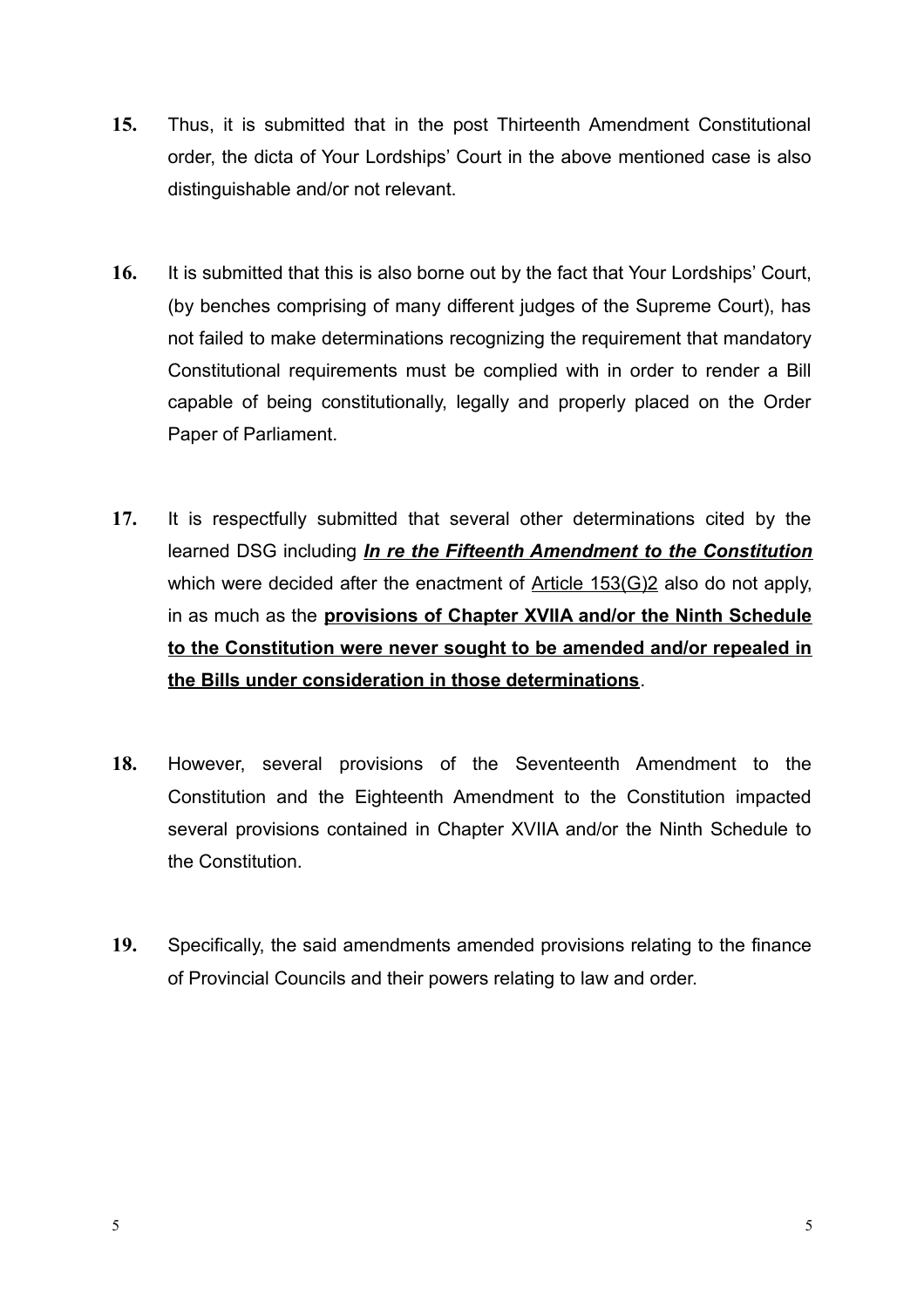- **20.** *In re Seventeenth Amendment to the Constitution SC SD No 06/2001*, it appears that none of the Counsel nor the Attorney General took up the position nor brought to the attention of Court that certain provisions of Chapter XVIIA and/or the Ninth Schedule of the Constitution would be amended by the said Bill to amend the Constitution. Since the said issue was not raised, their Lordships of the Supreme Court could not address their judicial minds to the issue and make pronouncement thereon, as clearly evidenced by the text of the said determination. (See Annexure 1)
- **21.** However, *In re the Eighteenth Amendment to the Constitution SC SD 01/2010* one Learned Counsel submitted that Clause 21 of the Bill has the effect of amending Chapter XVIIA of the Constitution and accordingly that it was necessary to give effect to Article 154(G) 2 of the Constitution. Based on the clarification given by the Attorney General, the Supreme Court determined that the said clause:

"…. *Is an amendment to amend the provisions, which were originally contained in the 17th Amendment to the Constitution. In the Bill pertaining to the 17th Amendment to the Constitution, the specific provision had been introduced as Clause 19. The said Clause was considered by this Court in that Determination as a consequential amendment, which did not require any other procedure to follow such as being Gazetted and referred to Provincial Councils. Accordingly it is pertinent that the said amendment does not attract the provisions of Article 154(G)2 of the Constitution*" (emphasis added) (See Annexure 2 at pp. 184-185)

**22.** It appears that the above determination by five judges of the Supreme Court was the only instance in which the Court gave its mind to the implications of Article 154(G)2. It is pertinent to note that in deciding on the objection raised by Learned Counsel in that case, the Supreme Court if it so wished, could have easily disposed of the same by determining that it did not have jurisdiction to determine whether a Bill has complied with the requirements of Article 154(G)2.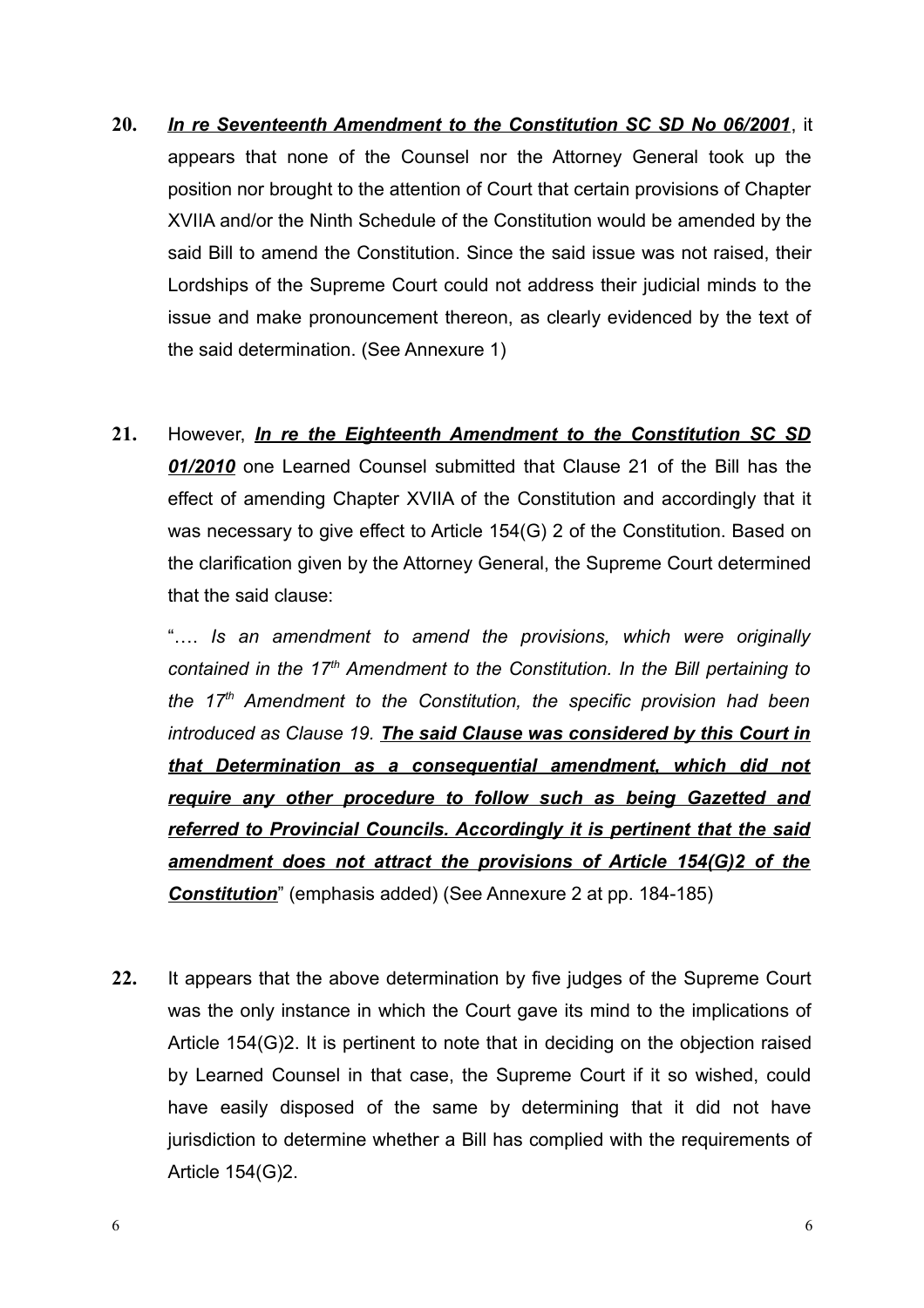- **23.** Furthermore, it is even more pertinent that a fuller bench (Five Judges) of the Supreme Court sought the opinion of the Attorney General on the purpose of the said clause and in fact ventured to examine whether in fact it had the effect of amending provisions of Chapter XVIIA and/or the Ninth Schedule of the Constitution. *The objection of the Counsel in that case was only dismissed on the basis that it did not attract the provisions of Article 154(G)2 of the Constitution***.**
- **24.** It is thus respectfully submitted that the above constitutes acceptance by the Supreme Court by the said determination of a fuller (five judge) bench that Article 154(G)2 has to be considered when exercising the Constitutional Jurisdiction of the Supreme Court. It is respectfully urged that accordingly, the bench of Your Lordships' Court considering this important Constitutional issue ought to take due cognizance of the said determination of the fuller bench of the Supreme Court.
- **25.** Secondly, the position put forth by the Learned DSG is erroneous and flawed, as it fails to give effect to a purposive and harmonious interpretation of the entire Constitution. It is submitted that such an interpretation (purposive and harmonious interpretation) would give a workable meaning to the said provisions of the Constitution and not disable upholding through determination, the need to comply with Article 154(G)2, which provisions are clearly mandatory.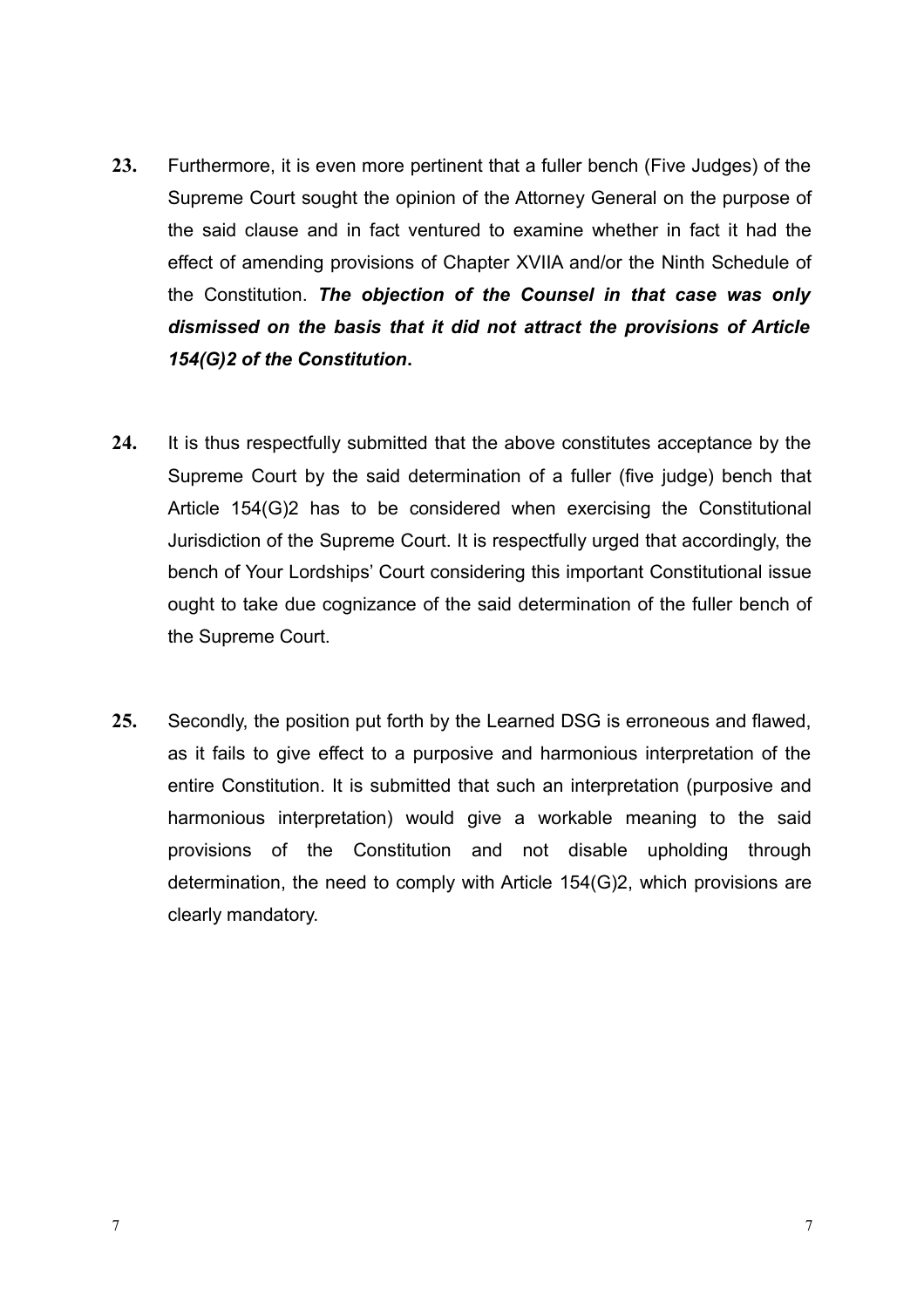**26.** Referring to the statement made by Krishna Iyer, J in *Fatehchand Himatlal v. State of Maharashtra (1977 Mah LJ 205)* (Bindra's Interpretation of Statutes – Eighth Edited – p. 858) states that:

"*A Constitution is a document of the founding fathers of a nation and the fundamental directions of their fulfillment. So much so an organic, not pedantic approach to interpretation, must guide the judicial process. The healing art of harmonious construction not the tempting game of hair splitting promotes the rhythm of the law*" (emphasis added). (See Annexure 3)

**27.** In the Indian case of *Chief Justice of Andhra Pradesh v. L.V.A. Dixitulu*, cited in Bindra's Interpretation of Statutes (Eighth Edited – p. 860), it is stated that:

"*Where two alternative constructions are possible, the Court must choose the one which will be in accord with the other parts of the statute and ensure its smooth, harmonious working, and eschew the other which leads to absurdity, confusion or friction, contradiction and conflict between its various provisions or undermines or tends to defeat or destroy the basic scheme and purpose of the enactment*...." (emphasis added) (See Annexure 4)

**28.** The determination of the Supreme Court in **Divineguma Bill – SC (SD) No. 4/2012 to No.14/2012** states that:

"*Constitutional Provisions are required to be understood and interpreted with an object- oriented approach. The words used has to be appreciated considering the true context in which the same are used and the purpose which they seek to achieve. The successful working of the Constitution depends upon the democratic spirit underlying it being respected in letter and in spirit*" (See Annexure 5 at p.1058).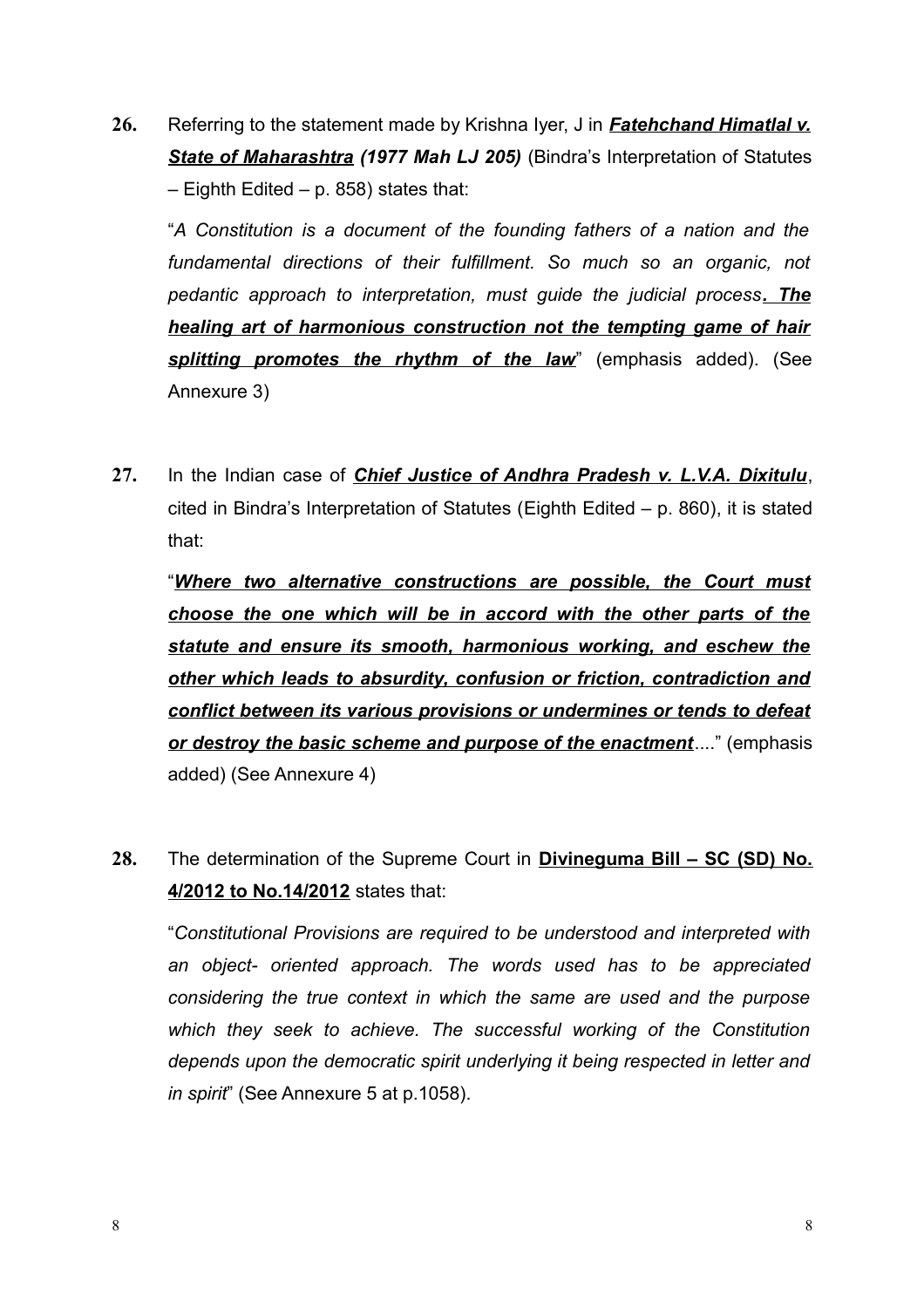**29.** In *Somawathi De Zoysa alias Kumarasinghe v. Jayasena Fernando 2005 1 SLR 10*, the Supreme Court gave effect to the above principle albeit in a slightly modified manner. The Court opined that;

"*The provisions of a statute must be construed with reference to the context and with due regard to the object to be achieved and the mischief to be prevented. Where two views are possible an interpretation which would advance the remedy and suppress the mischief it contemplates is to be preferred*."(at p. 10).

## **The Purpose Of The Thirteenth (13th ) Amendment To The Constitution**

**30.** In *Town and Country Planning (Amendment) S.C. (SD) No.03/2011* the Court explained the objective of introducing the Provincial Council System in Sri Lanka as follows:

"*Provincial Councils came into being in the Sri Lankan Island Republic as a result of the introduction of the 13th Amendment to the Constitution in 1987. Article 154(A)(1) of the Constitution accordingly made provision for a Provincial Council to be established for every Province. The purpose for such introduction was chiefly to devolve power which was vested hitherto in the Central Government to Provincial Councils.*

*In the Supreme Court Determination in Re Thirteenth Amendment to the Constitution Bill and the Provincial Councils Bill (SC SD Nos.7-48/87) it was clearly stated that the introduction of the Provincial Councils was for the purpose of devolution of authority, which included, inter alia, legislative devolution. This position was emphasised by the Supreme Court in Madduma Bandara v Assistant Commissioner of Agrarian Services ([2003] 2 SLR 80) where it was stated as follows:*

*"The 13th Amendment to the Constitution, which came into effect in November 1987, was chiefly introduced for the purpose of devolving power from the Central Government to the Provincial Councils." For the said devolution, it was stated that the Provincial Councils would have legislative power in respect of matters enumerated in the Provincial Councils List (List I)*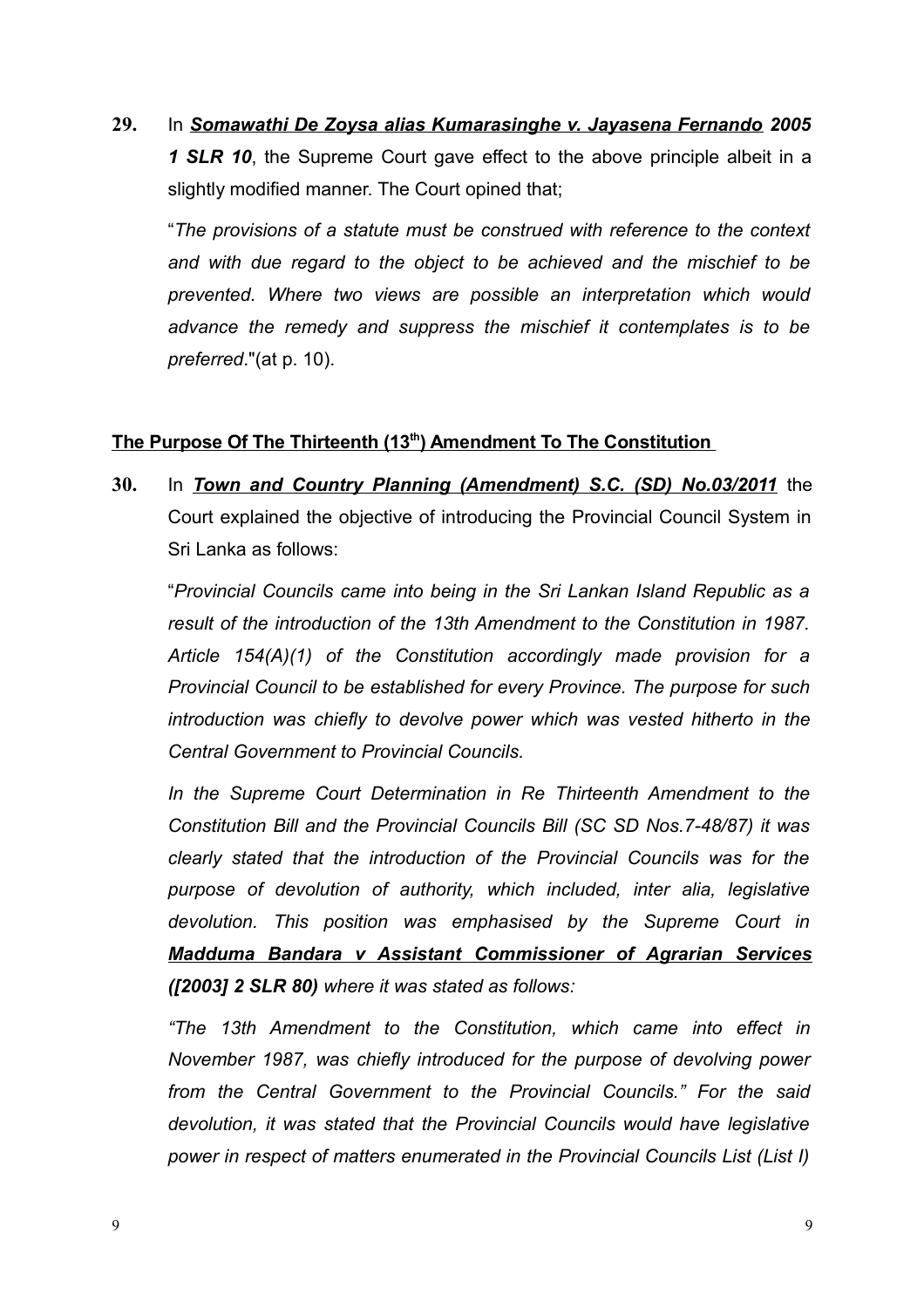*and the Concurrent List (List III) of the Ninth Schedule to the Constitution*." (See Annexure 6 at p.426)

**31.** In fact the majority decision of Your Lordships Court *In re the Thirteenth Amendment to the Constitution 1987 2 SLR 312*, opined that through the creation of Provincial Councils, the legislature was attempting to give effect to Article 27(4) of the Constitution which provides that:

"*The State shall strengthen and broaden the democratic structure of government and the democratic rights of the People by decentralising the administration and by affording all possible opportunities to the People to participate at every level in national life and in government.*"

**32.** Their Lordships, in the majority decision of the Court nonetheless stated unequivocally, that;

"*True the Principles of State Policy are not enforceable in a court of law but that shortcoming does not detract from their value as projecting the aims and aspirations of a democratic government The Directive Principles require to be implemented by legislation. In our view, the two Bills represent steps in the direction of implementing the programme envisaged by the Constitution makers to build a social and democratic society.*

*Healthy democracy must, develop and adopt itself to changing circumstances. The activities of central government now include substantial powers and functions that should be exercised at a level closer to the People. Article 27 (4) has in mind the aspirations of local people to participate in the governance of their regions. The Bills envisage a handing over of responsibility for the domestic affairs of each province, within the framework of a united Sri Lanka. They give new scope for meeting the particular needs and desires of the people for each province. Decentralisation is a useful means of ensuring that administration in the provinces is founded on an understanding of the needs and wishes of the respective provinces. The creation of elected and administrative institutions with respect to each*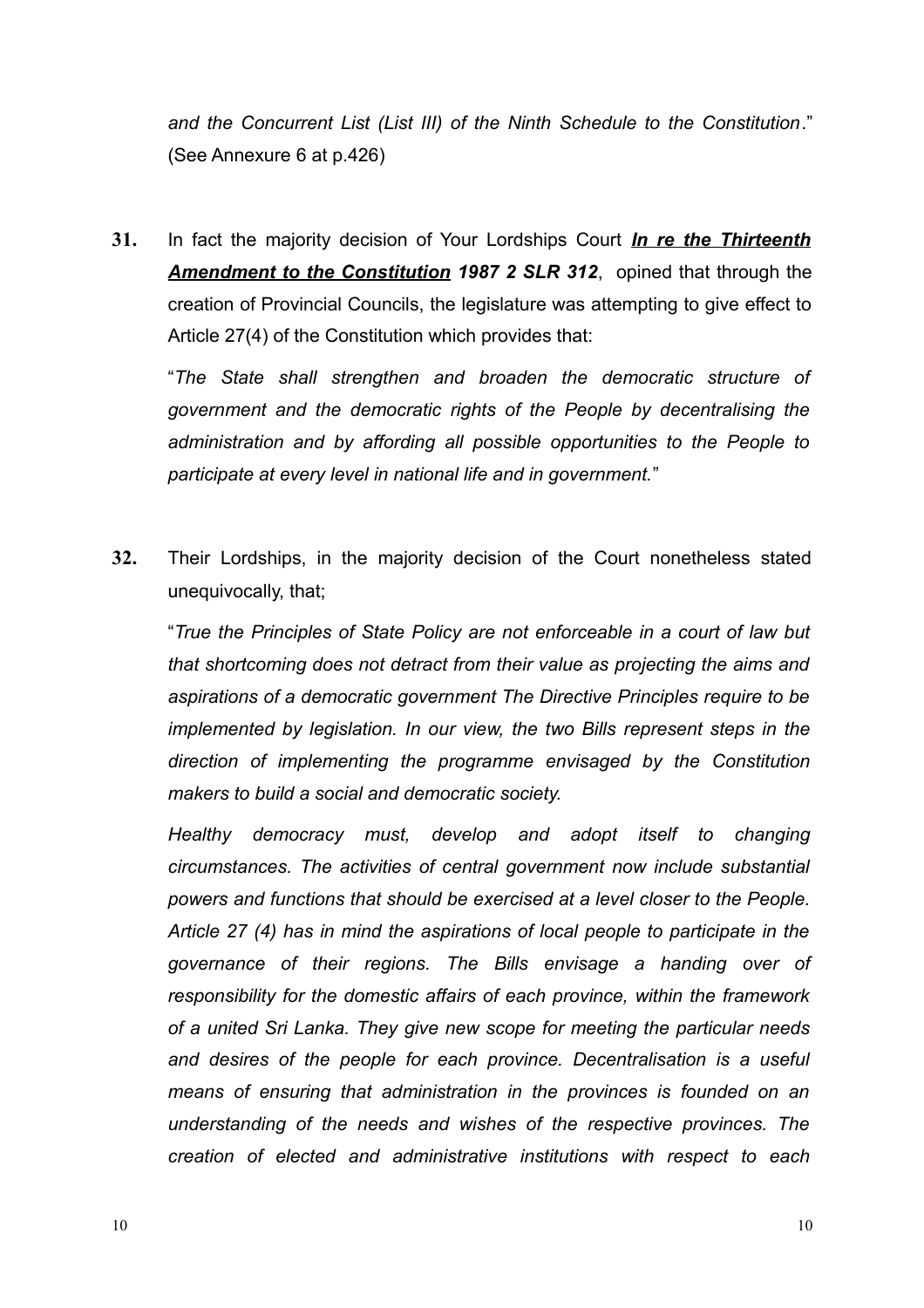*province that is what devolution means gives shape to the devolutionary principle.*" (at pp. 326-327).

**33.** In the case of *Maithripala Senanayake, Governor Of The North Central Province v. Gamage Don Mahindasoma [1998] 2 SLR 333*, the Supreme Court held that:

"*In exercising his power to dissolve a Provincial Council under Article 154B(8) (c), the Governor is required by Article 154B(8)(d) to act in accordance with the advice of the Chief Minister, so long as the Board of Ministers commands, in the opinion of the Governor, the support of the majority of the Council. This is a safeguard imposed by Parliament to promote the purpose of the Thirteenth Amendment namely, devolution, for the benefit of voters and elected representatives at Provincial level*." (emphasis added)

- **34.** Considering the purpose of the Thirteenth Amendment as propounded above by several consistent Judgments and Determinations of the Supreme Court, it is most undeniably evident that Article 154(G)2 was introduced in order to establish a consultation mechanism by which the representatives of the people in the Provincial Councils, who are elected to formulate policy for the purpose of *meeting the particular needs and desires of the people for each province* get involved in and share in the decision making process of the representatives of the people in the Central Parliament.
- **35.** This mechanism ensures that regional needs and aspirations are also considered for reflection in the decision making process of the Central Government.
- **36.** Adopting the interpretation placed before Court by the learned DSG and other Counsel for the Intervenient-Petitioners would lead to an absurd situation where the Constitution creates a "RIGHT" for people to convey the needs peculiar to their Province to the Central government through Provincial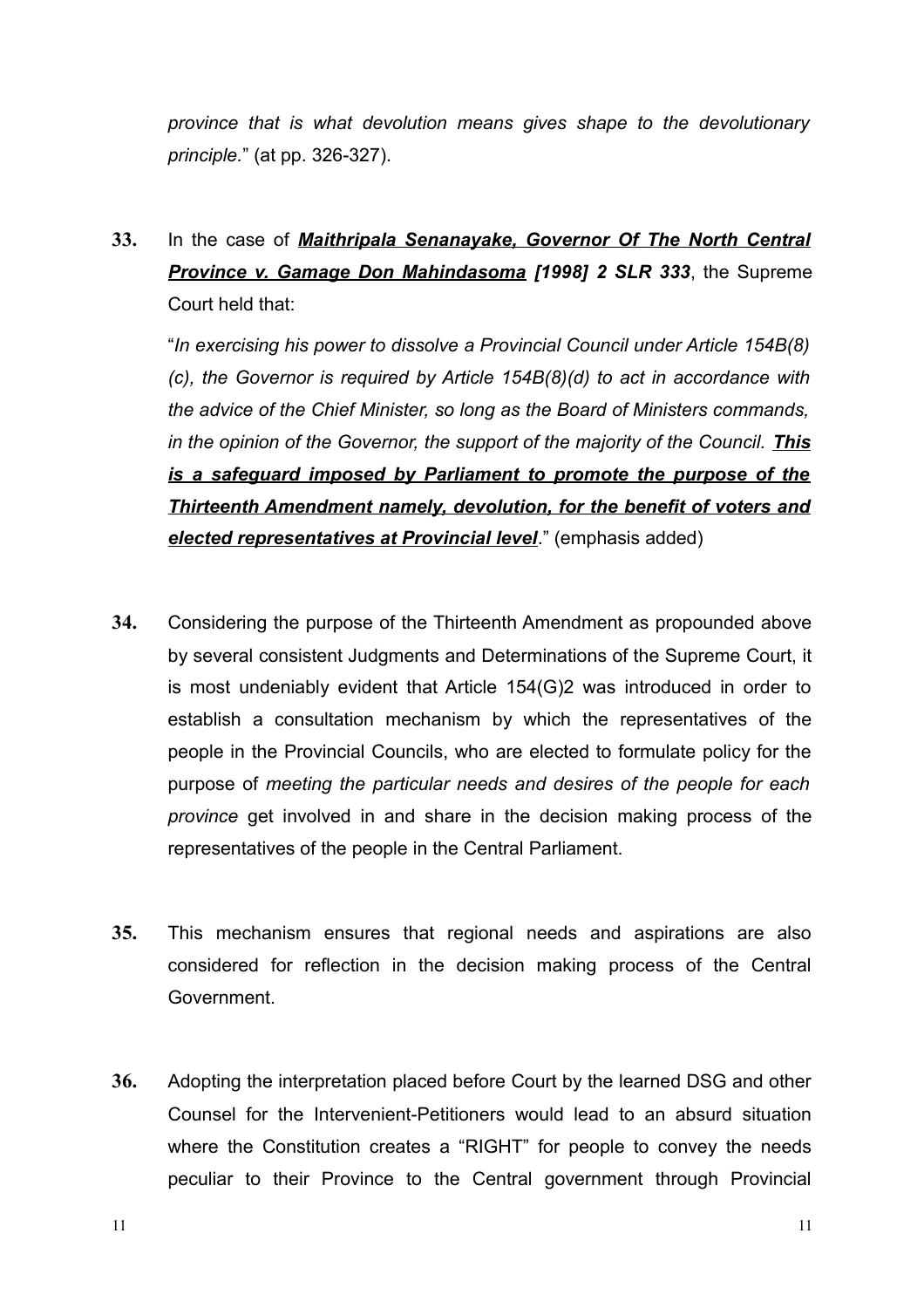Councils, but would not provide for a mechanism by which the said right can be effectuated.

- **37.** It is respectfully urged that Your Lordships' Court ought not to adopt or give credence to such flawed reasoning, which would only serve to regressively render Your Lordships' Court impotent to uphold Constitutional principles in the face of flagrant non-compliance with mandatory Constitutional prerequisites for the placing of a Bill on the Order Paper of Parliament, by a serious departure from now well-established judicial precedent of Your Lordships' Court which has recognized and upheld the need for Constitutional compliance.
- **38.** In the case of *Sriyani Silva v. Iddamalgoda [2003] 1 SLR 14*, the Court was faced with a similar preposterous situation in which if the Court adopted a very narrow interpretation, a person who is tortured and survives could vindicate his rights in proceedings before Court, but if the torture is so intensive that it results in death, the right cannot be so vindicated. In that instance the Court citing authority, held that:

"*If a statute which creates a right does not prescribe a remedy for the party aggrieved by the violation of such a right, a remedy will be implied and the party aggrieved may have relief, in an appropriate action founded upon the statute. The creation of a new duty or obligation or the prohibition of an act formerly lawful carries with it by implication a corresponding remedy to assure its observance."(Interpretation of Statutes, 7th edition, pp. 729-730)……..* 

*"In my view a strict literal construction should not be resorted to where it produces such an absurd result. Law, in my view, should be interpreted to give effect to the right and to suppress the mischief. Hence, when there is a causal link between the death of a person and the process, which constitutes the infringement of such person's fundamental rights, anyone having a*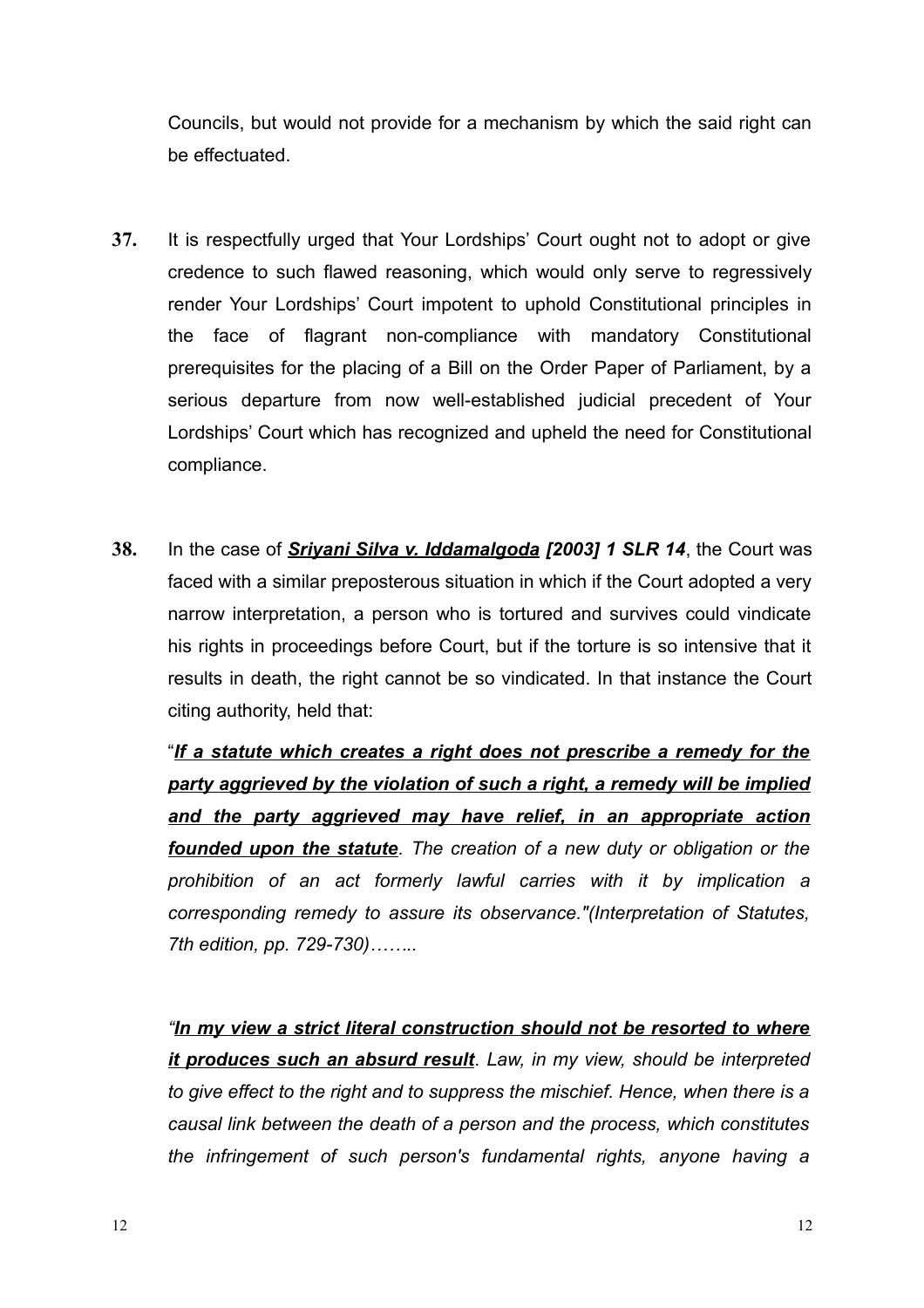*legitimate interest could prosecute that right in a proceeding instituted in terms of Article 126(2) of the Constitution*." (emphasis added)

# **39. It is submitted therefore that the Court should read Article 154(G)2 of the Constitution as forming part of the Jurisdiction set out in Article 118 to 125 of the Constitution.**

**40.** It is further submitted that Article 124 of the Constitution does not oust/limit the jurisdiction of the Supreme Court. **Article 124** states that:

"*Save as otherwise provided in Articles 120,121and 122, no court or tribunal created and established for the administration of justice, or other institution, person or body of persons shall in relation to any Bill, have power or jurisdiction to inquire into, or pronounce upon, the constitutionality of such Bill or its due compliance with the legislative process, on any ground whatsoever*." (emphasis added)

**41.** It is submitted that Article 124 has to be read in relation to and in connection with other provisions of the Constitution. Article 118 sets out the General Jurisdiction of the Supreme Court in broad terms. Article 125 further expands this Jurisdiction by stating that

"*(1) The Supreme Court shall have sole and exclusive jurisdiction to hear and determine any question relating to the interpretation of the Constitution*…"

**42.** It is worthy of note that *no other organ of government is empowered by the Constitution to interpret and give meaning to the Constitution other than the Supreme Court*. This is because the other two arms of government are predominated and driven by politicians who on the one hand would not have the necessary technical expertise to engage in legal interpretation and on the other hand (and more importantly) are motivated by political interests,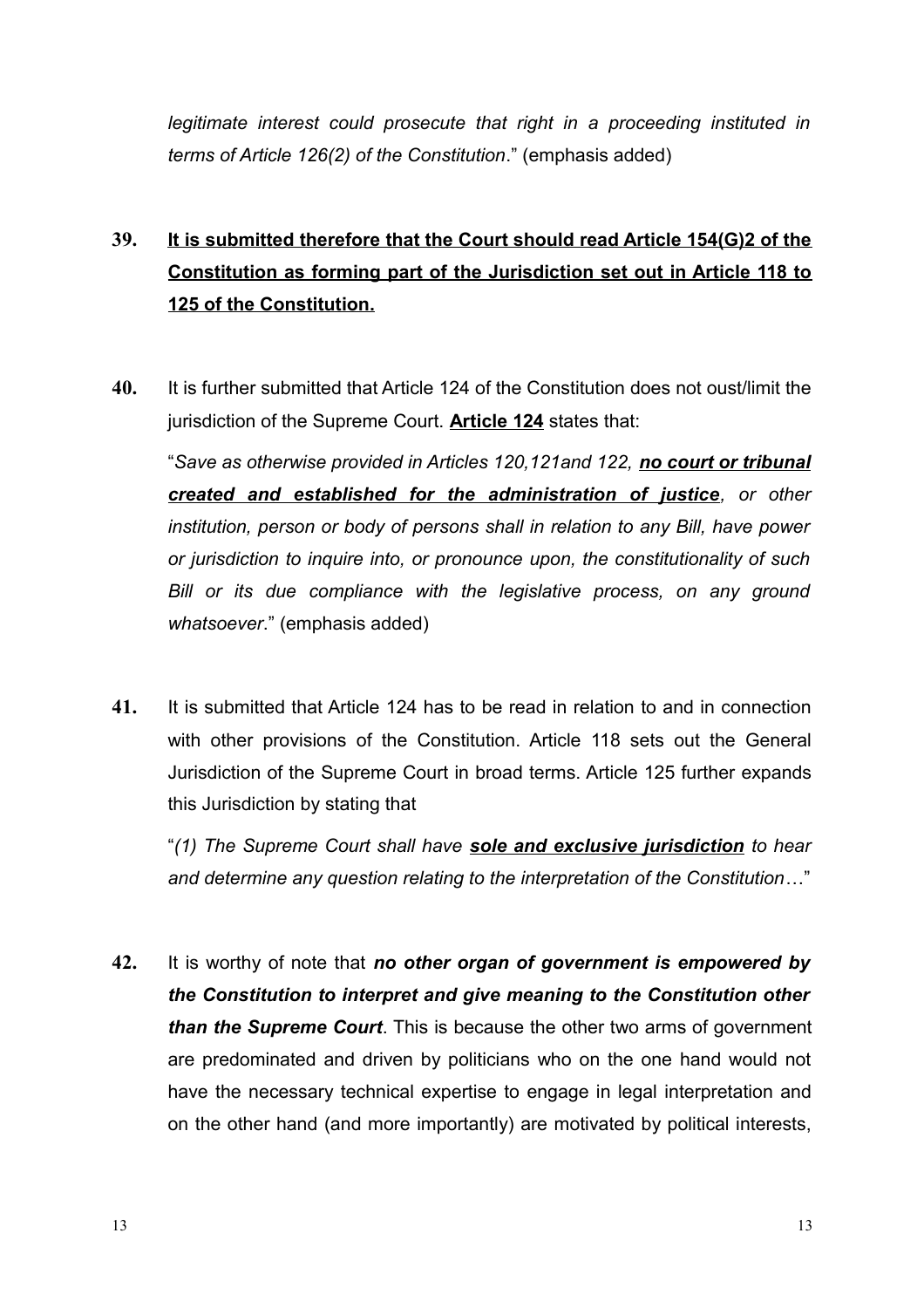which taint the prospect of impartial consideration required for proper Constitutional interpretation.

- **43.** It is submitted that the mere fact that Parliament is constituted by persons who are directly elected by the people does not give Parliament the right to engage in deciding which provisions of the Constitution should be followed and which should not be.
- **44.** The Sovereign People through the Constitution have expressed their will that the Supreme Court (which ought to comprise "apolitical" Judges; with advanced legal training; and who are not motivated by their own political or personal gain) is the best repository for the power to interpret the Constitution.

## **The Objection That The Petition Is Not In Compliance With Article 120 Of The Constitution**

**45.** It has also been contended that the Petitioner has not invoked the Jurisdiction of the Supreme Court as per Article 120 *to determine any question as to whether any Bill or any provision thereof is inconsistent with the Constitution.* Prayer "b" of the Petition of the Petitioner states as follows:

"*Determine that the Bill titled "The Twenty First Amendment to the Constitution (Private Member's Bill)" can only be placed on the Order Paper of Parliament AFTER such Bill has been referred by the President, after its publication in the Gazette and before it is placed on the Order Paper of Parliament, to every Provincial Council for the expression of its views thereon, within such period as may be specified in the reference, and shall not become law unless there is due compliance with Article 154G(2) of the Constitution, including the requirement that such Bill is duly referred to every Provincial Council in terms of Article 154G(2) of the Constitution*"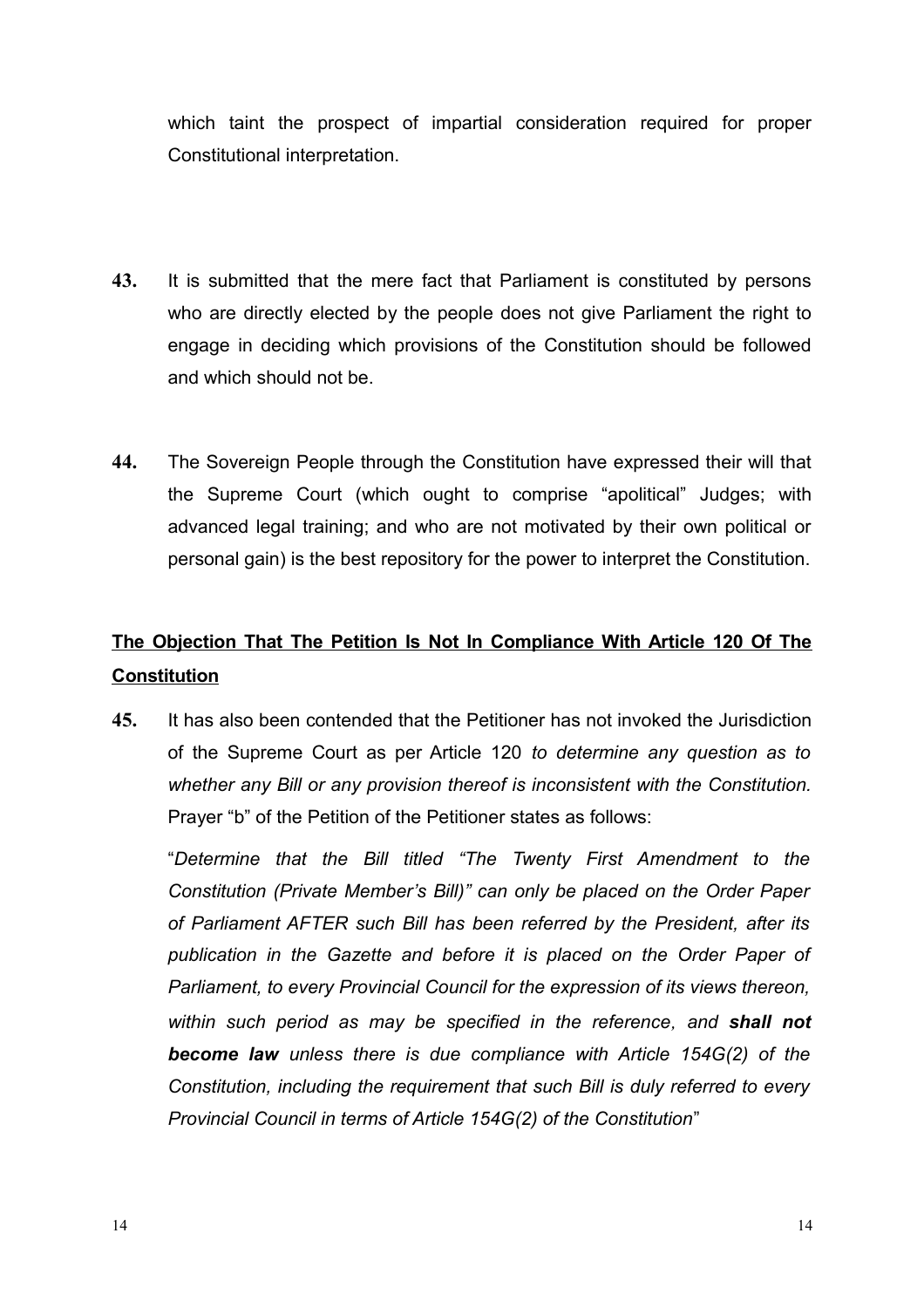- **46.** It is submitted that the crux of the question raised by the Petitioner is whether the said Bill is in conformity with the mandatory provisions of Article 154(G)2.
- **47.** The only way the above objection can be sustained is if one were to interpret Article 154(G)2 as not being part of the Constitution and hence the above objection has no merit and cannot be sustained.
- **48.** The Petitioner respectfully submits that Article 154G(10) is further instructive in this regard. The said Article states that:

"*Nothing in this Article shall be read or construed as derogating from the powers conferred on Parliament by the Constitution to make laws, in accordance with the Provisions of the Constitution (inclusive of this Chapter). with respect to any matter, for the whole of Sri Lanka or any part thereof*." (emphasis added)

- **49.** The drafters of the Thirteenth Amendment have included the highlighted part in order to remove/dismiss all speculation as to whether Chapter XVIIA is part of the Constitution.
- **50.** The Petitioner submits that the plain/simple and common sense meaning of the said Article is that "*Parliament can make laws in accordance with the provisions of the Constitution*. *The provisions of Chapter XVIIA – being part of the Constitution - must also be complied with in making such laws*."
- **51.** Where there is no such compliance the "Bill" as a whole would be rendered unconstitutional. In fact Article 154(G)(2) specifically recognizes that where the said Article is not complied with, the Bill *shall not become law*.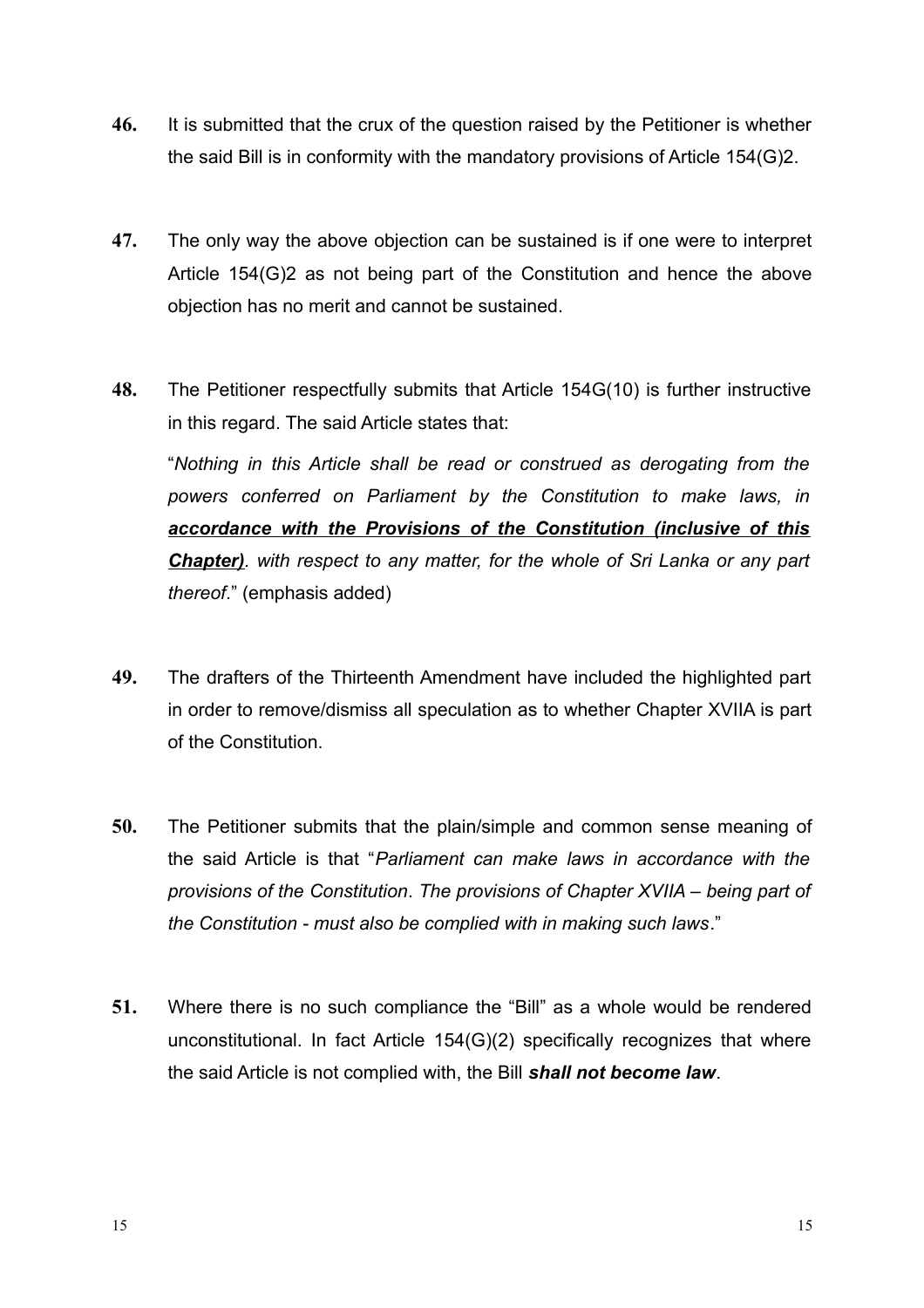**The Objection That S.3 Of The Parliamentary Powers And Privileges Act Read Together With Article 67 Of The Constitution Preclude The Supreme Court From Inquiring As To Whether A Bill Has Been Properly Placed On The Order Paper Of Parliament**

## **52. Section 3 of the Parliamentary Powers and Privileges Act**, states that:

"*There shall be freedom of speech, debate and proceeding in Parliament and such freedom of speech, debate or proceedings shall not be liable to be impeached or questioned in any court or place out of Parliament*."

## **53.** Article 67 of the Constitution states that:

"*The privileges, immunities and powers of Parliament and of its Members may be determined and regulated by Parliament by law, and until so determined and regulated, the provisions of the Parliament (Powers and Privileges) Act,\* shall, mutatis mutandis, apply*."

- **54.** It is respectfully emphasized that the Supreme Court taking into consideration whether certain mandatory provisions have been followed prior to placing the Bill on the Order Paper of Parliament does not impinge on the scope of S.3 of the Parliamentary Powers and Privileges Act.
- **55.** The very same argument was raised by learned President's Counsel appearing for the Intervenient-Petitioner in the determination of the Supreme Court in *Divineguma Bill – SC (SD) No. 4/2012 to No.14/2012*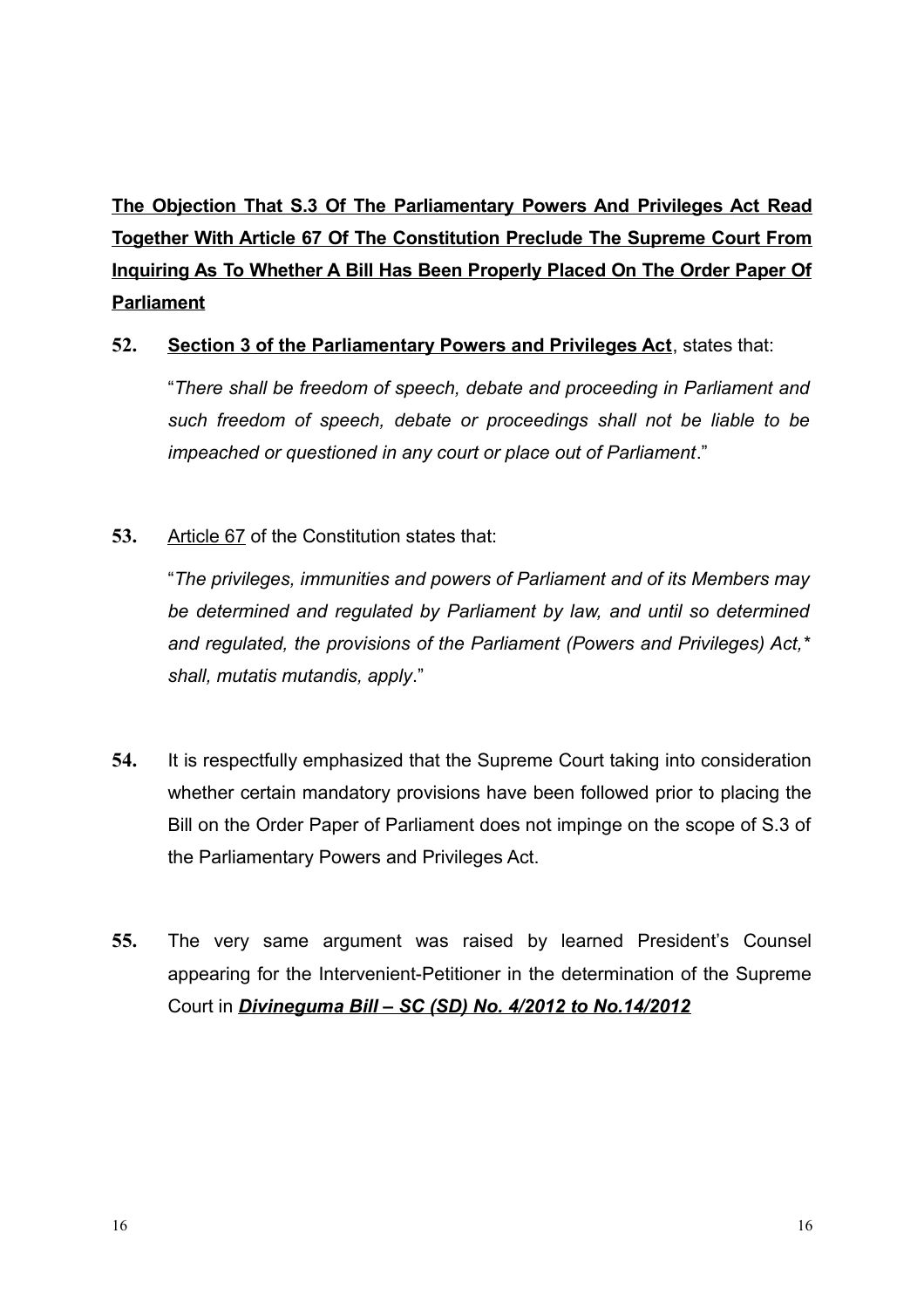**56.** After hearing lengthy submissions from all parties on this issue and after having examined the relevant Constitutional Provisions, the Court held that;

*"Article 154(G)(3) is couched in such a manner that no bill shall become law, unless such Bill is referred by His Excellency the President to every Provincial Council for the expression of its views thereon.*

*The obligatory nature of the requirement that a particular step shall be taken by His Excellency the President before the Bill is placed on the Order Paper is a procedural step prescribed by law.*

*It has to be borne in mind that this Court does not inquire into the due compliance of the legislative process of the Bill in Parliament. The Court is only concerned with the due process that has to be observed by His Excellency the President before the Bill is placed on the Order Paper. Constitutional provisions are required to be understood and interpreted with an object oriented approach. The words used have to be appreciated considering the true context in which the same are used and the purpose which they seek to achieve. The successful working of the Constitution depends upon the democratic spirit underlying it being respected in letter and*

*in spirit.*

*This position is consistent with the previous Determinations of this Court, which had to inquire into and pronounce upon, not only the Constitutionality of the Bill in question, but also its due compliance with the legislative process (SC SD Nos.24-25/2003, SC SD Nos.26-36/2003, SC SD No.3/2011, SC SD Nos.01-03/2012).*" (See Annexure 5 at p.1058)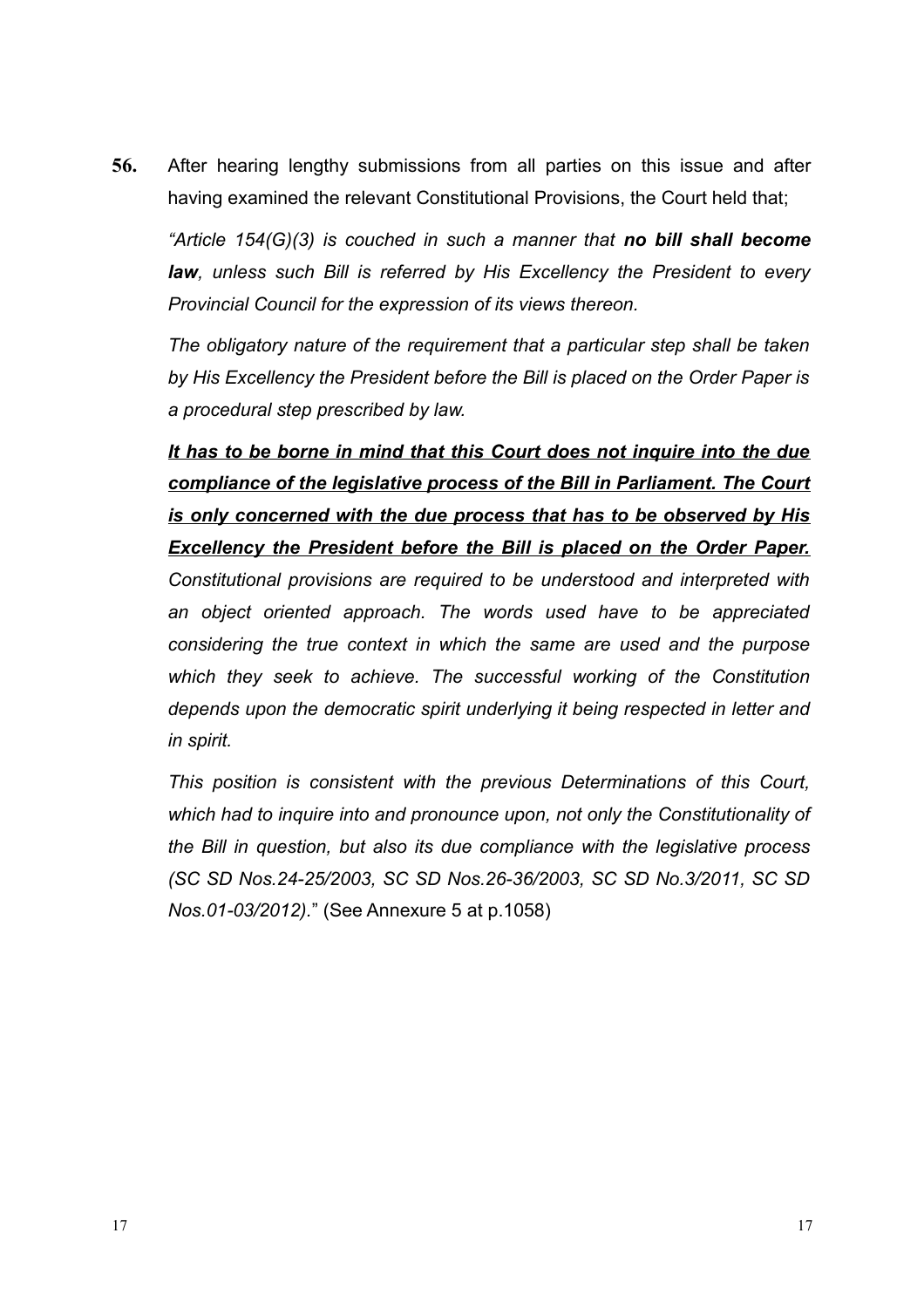**57.** In answering the submission that Court cannot inquire into the Acts by the President by virtue of Article 35, Court stated that;

"*Considering the submissions of the learned Solicitor General in terms of Article 35 of the Constitution, it is to be borne in mind that the matter that has to be determined arises out of legislative process based on constitutional jurisdiction and not of an executive act, which would come within the purview of the said Article. More importantly Article 35 deals with immunity of His Excellency the President from instituting proceedings in any court or tribunal in respect of anything done or omitted to be done either in his official or private capacity.* 

*Mark Fernando, J., referring to the applicability of Article 35 of the Constitution in Karunathilaka and Another v Dayananda Dissanayake [1999] 1 SLR page 157 had stated that,* 

*"…. immunity is a shield for the doer, not for the act."*

(See Annexure 5 at p.1058)

- **58.** Moreover, on several occasions Your Lordships' Court held that in the event the mandatory procedure set out in Article 154G(3) (which is similar to that in Article 154G(3)) has not been followed, the Bill is not properly placed on the order paper of Parliament. (Water Services Reform Bill – SC (SD) No. 24/2003 and No. 25/2003, Local Authorities (Special Provisions) Bill - SC (SD) No. 6/2008 and No. 7/2008, Town and Country Planning (Amendment) Bill – SC (SD) No.3/2011), Divineguma Bill – SC (SD) No. 1/2012 and No. 2/2012 and No.3/2012.
- **59.** In light of the uninterrupted and unequivocal Determinations of Your Lordships Court as to whether Bills have been properly placed on the order paper of Parliament and the cogent reasons in the *Divineguma Bill – SC (SD) No. 4/2012 to No.14/2012* it is submitted that an inquiry in terms of Article 154G(3) and 154G(2) does not attract the provisions of S.3 of the Parliamentary Powers and Privileges Act.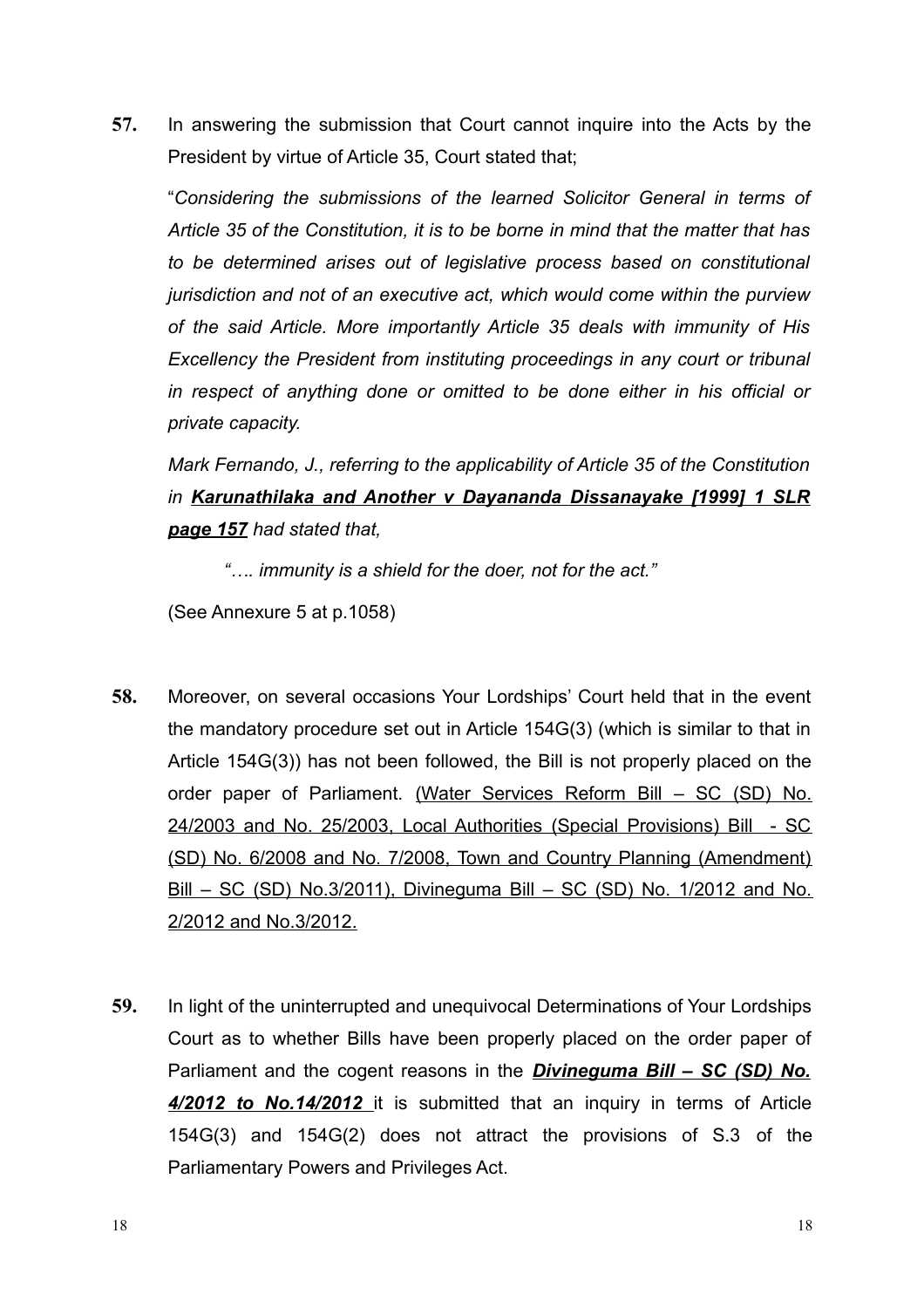- **60.** It is further respectfully submitted that the very existence of the Constitutional jurisdiction to inquire into the constitutionality of bills places certain Constitutional restrictions on the exercise of the freedom of speech, debate and proceedings in Parliament. This is a Constitutionally mandated restriction, and the Constitutional jurisdiction cannot possibly be said to violate the Parliament Powers and Privileges Act.
- **61.** It is respectfully urged that leaving the matter of examination of whether there has been mandatory constitutional compliance to the legislature would thwart due consideration thereof on party and/or political and/or partisan considerations, rather than in the objective manner that an independent Supreme Court may be expected to determine same.
- **62.** It submitted with utmost respect, that the submissions and objections raised as on behalf of the Attorney General and the Intervenient-Petitioners serve only to weaken and disembowel the established jurisdiction of Your Lordships' Court and strip Your Lordships' Court of efficacy in the wake of steps to pass legislation disregarding and violating mandatory Constitutional provisions, including the provisions brought about by the Thirteenth  $(13<sup>th</sup>)$  Amendment.
- **63.** This amounts to flagrant violation of equal protection of the law through compliance with the unambiguously mandatory Constitutional provisions Article 154G(2) and Article 154G(3), which is required in terms of Article 4(d) read with Article 12(1) of the Constitution.
- **64.** Article 4(d) of the Constitution provides that "the fundamental rights which are by the Constitution declared and recognized shall be respected, secured and advanced by all the organs of government, and shall not be abridged, restricted or denied, save in the manner and to the extent hereinafter provided".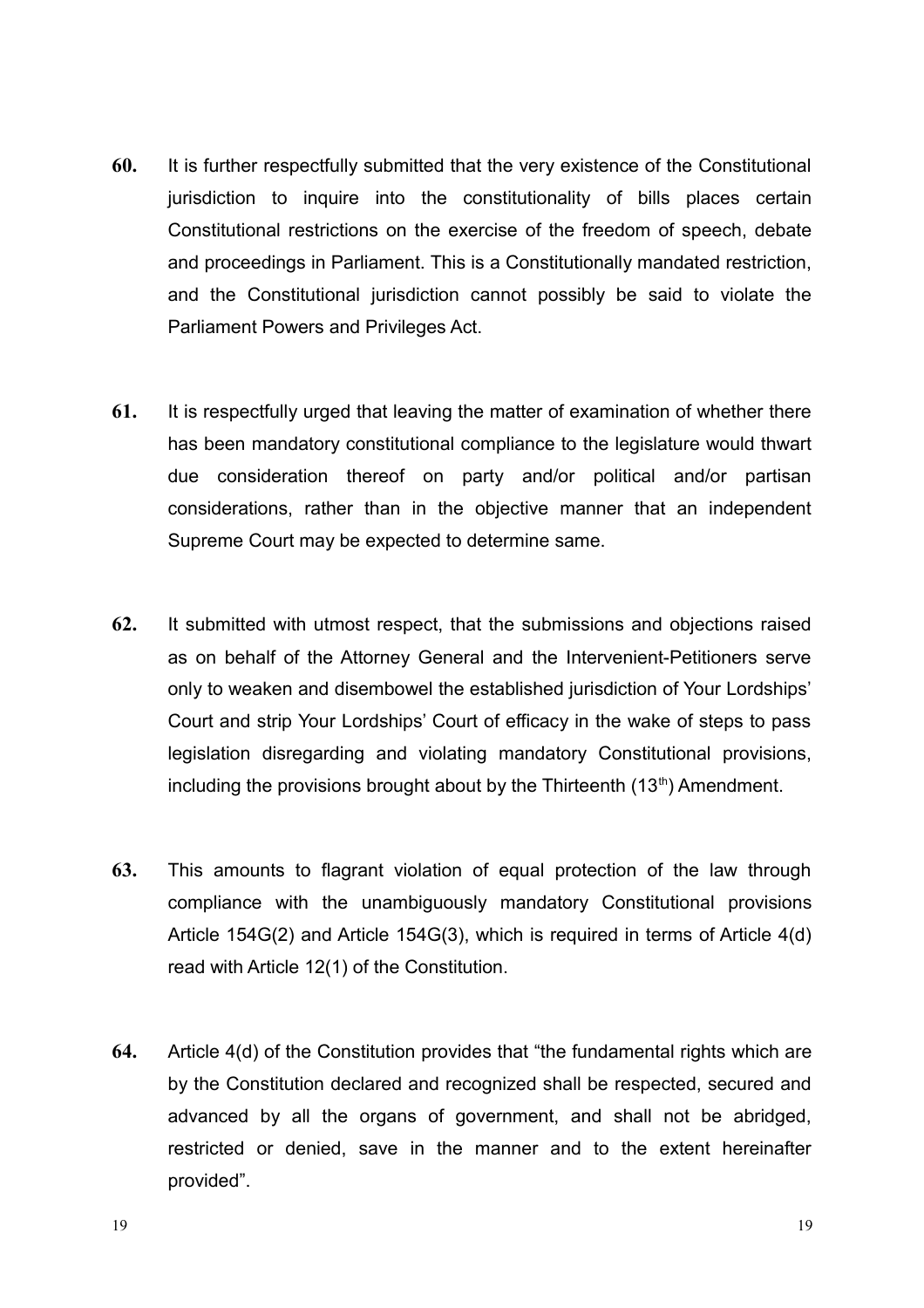- **65.** It is respectfully urged that Your Lordships' Court is both empowered and required to consider (and not decline to) make determination as to the issue of non-compliance with mandatory constitutional provisions, in order:
	- **(a)** *To enable the Parliament and the citizenry to have the benefit of the relevant Constitutional interpretation that it involves; and*
	- **(b)** *For Your Lordships' Court as the judicial organ of government to be duly compliant with Article 4(d) of the Constitution.*
- **66.** In the given circumstances, it is respectfully urged that it is imperative for Your Lordships' Court to continue to uphold the integrity of Constitutional process by not departing from the established jurisprudence of Your Lordships' Court, which has given harmonious construction to the Constitutional provisions, so as to enable mandatory requirement of compliance with the mandatory requirements of Article 154G(2) and Article 154G(3) of the Constitution.

### **SUBMISSIONS ON THE MERITS OF THE PETITIONER'S APPLICATION**

**67.** Clause 2 of the Bill states that:

*The Constitution of the Democratic Socialist Republic of Sri Lanka (hereinafter referred to as the "Constitution") is hereby amended by the repeal of:-*

- *(a) Article 154A to 154T which constitute Chapter XVIIA*
- *(b) Article 155(3A)*
- *(c) Ninth Schedule*
- **68.** It is submitted that the cumulative effect of the above provisions is to repeal *in toto* the provisions of chapter XVIIA introduced by the Thirteenth Amendment to the Constitution of the Democratic Socialist Republic of Sri Lanka.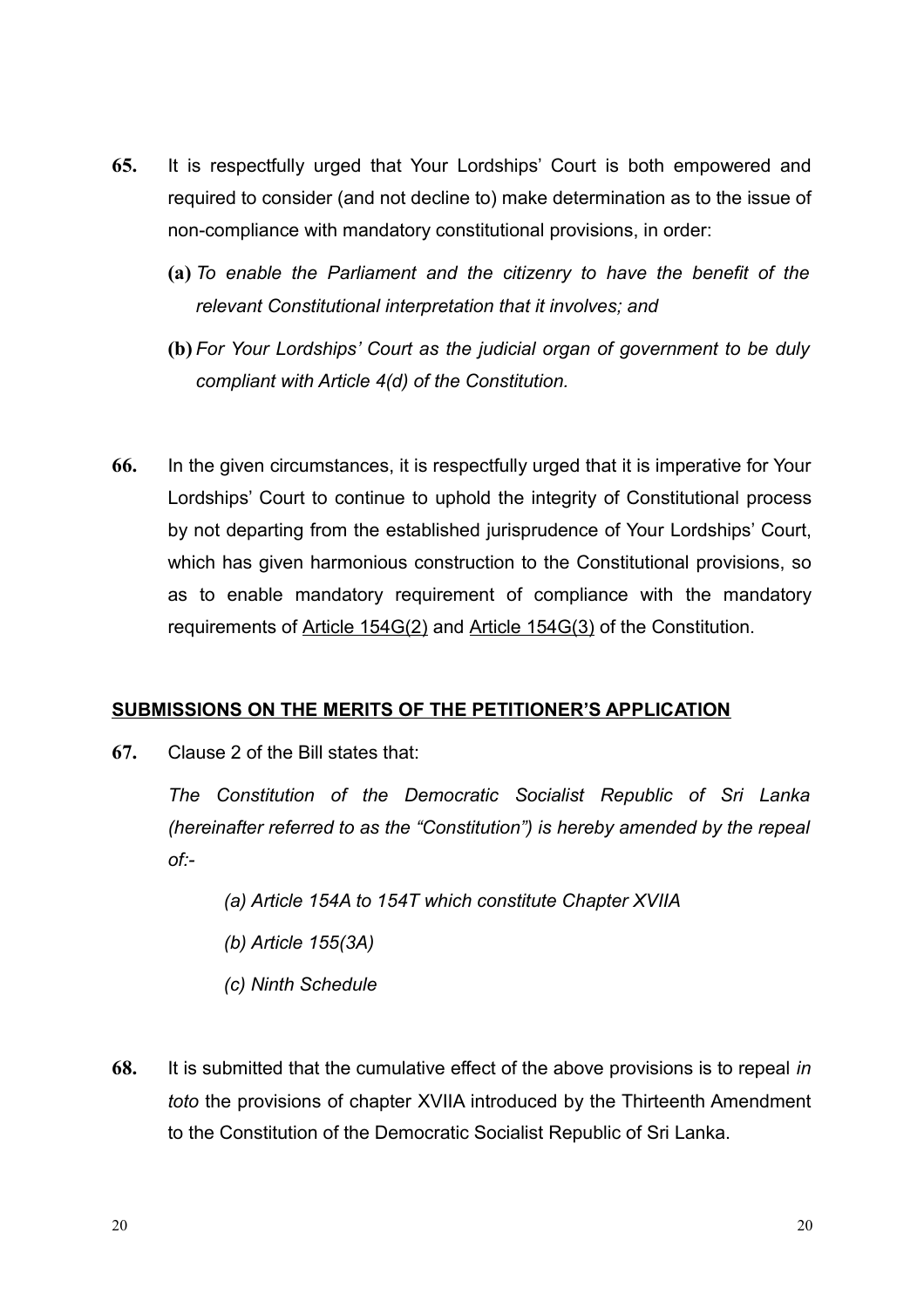## **NON-COMPLIANCE WITH THE MANDATORY PROCEDURE SET OUT IN ARTICLE 154G(2) OF THE CONSTITUTION**

**69. Article 154G(2) of the Constitution** states that:

"*no Bill for the amendment or repeal of the provisions of this Chapter or the Ninth Schedule shall become law unless such Bill has been referred by the President after its publication in the Gazette and before it is placed to the Order paper of Parliament, to every Provincial Council for the expression of its views thereon, within such period as may be specified in the reference…*"

- **70.** It is submitted that the Bill seeks to amend the Constitution by *inter alia* repealing all provisions of chapter XVIIA of the Constitution, and also specifically by repealing the Ninth Schedule of the Constitution.
- **71.** As such in terms of Article 154G(2) of the Constitution the Bill must be referred to every Provincial Council for the expressions of its view in terms of Article 154G(2) PRIOR to the Bill being capable of being lawfully placed on the Order Paper of Parliament.
- 72. This is the 1<sup>st</sup> time a Bill has been tabled in Parliament to directly amend the provisions of chapter XVIIA or the Ninth Schedule of the Constitution. As such the provisions of Article 154G (2) have not been invoked before your Lordships Court on a previous occasion.
- **73.** However on several previous occasions, through jurisprudence developed through a line of Special Determinations, Your Lordships' Court has determined that Bills which had not been placed on the Order Paper of Parliament in compliance with the Provisions of Article 154G(3) "shall not become law" until they comply with the requirements contained in the said Article.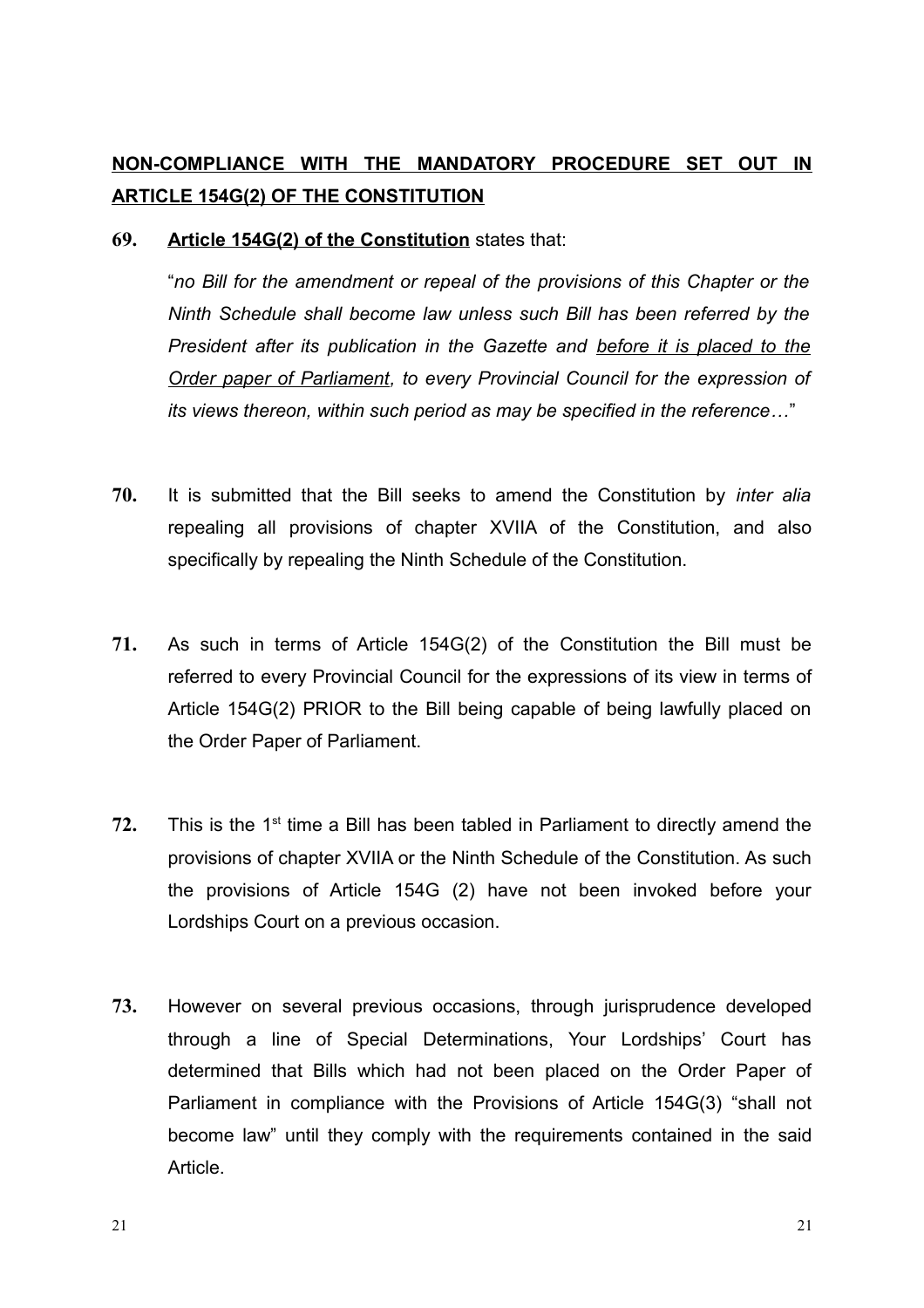### **74. Article 154G (3) of the Constitution** states that:

"*No Bill in respect of any matter set out in the Provincial Council List shall become law unless such Bill has been referred by the President, after its publication in the Gazette and before it is placed on the Order Paper of Parliament, to every Provincial Council for the expression of its views thereon within such period as may be specified in the reference*"

- **75.** Both Article 154G(2) and Article 154G(3) are couched in the same mandatory and prohibitive language, and as such, the principles recognised in the previously mentioned Special Determinations of Your Lordship's Court are applicable *mutatis mutandis* to the circumstances of the impugned Bill.
- **76.** In **Water Services Reform Bill S.C (SD) No. 24/2003- S.C (SD) 25/2003** Your Lordship's Court stated that;

"*For the reasons set out above we make a determination in terms of Article 120 read with Articles 123 and 154G of the Constitution that the Bill is in respect of a matter set out in the Provincial Council List and shall not become law unless it has been referred by the President to every Provincial Council as required by Article 154G (3) of the Constitution. Since the Bill has been placed on the Order Paper of Parliament without compliance with provisions of Article 154G (3) we would not at this stage make a determination as to the other two grounds of challenge referred to above*"

**77.** The Court made the exact same determination as above in **Local Authorities (Special Provisions) Bill S.C (SD) No.6/2008- S.C (SD) 7/2008**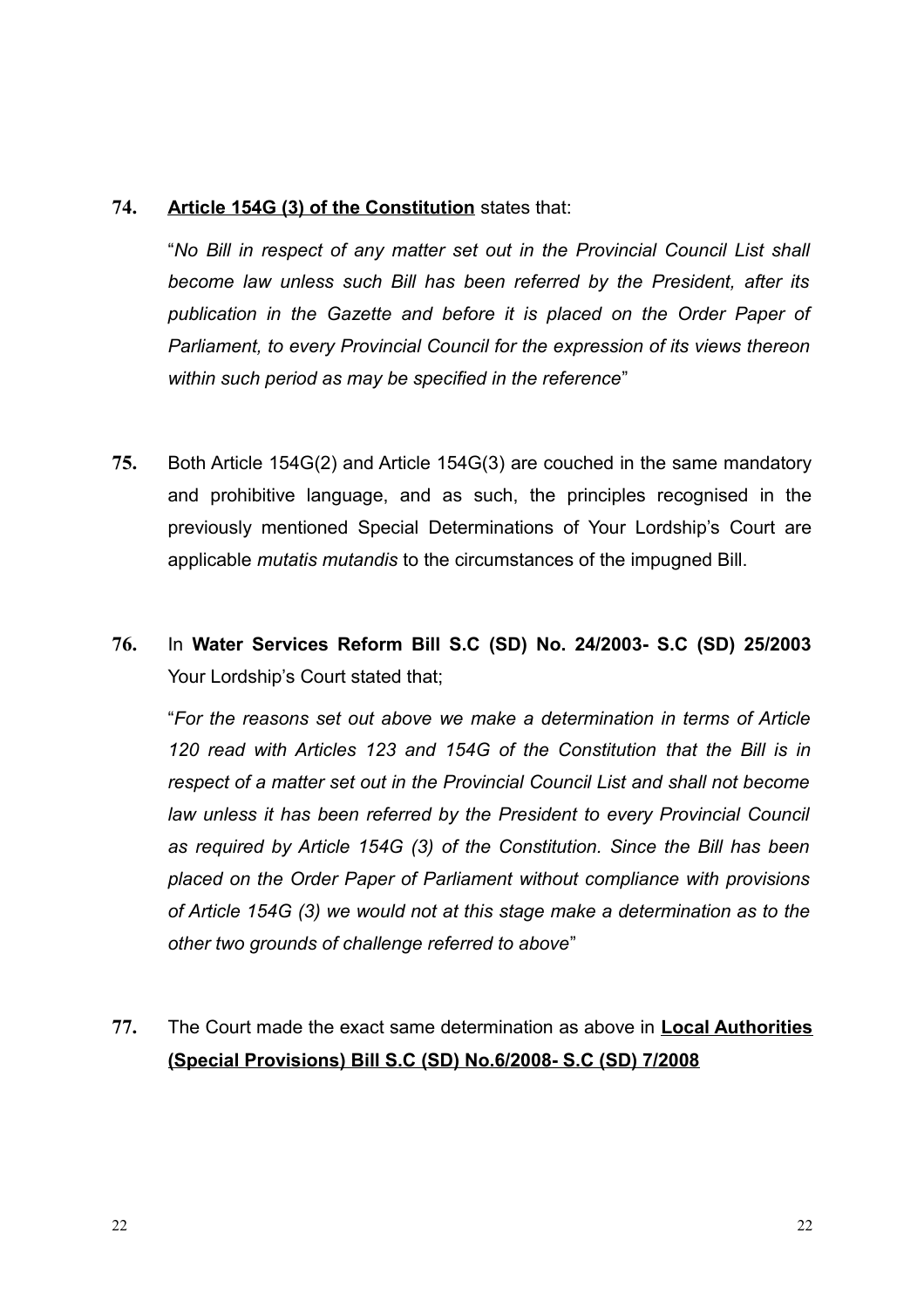**78.** In **Town and Country Planning (Amendment) S.C. (SD) No.03/2011** the Court stated that:

 *"Since such procedure has not been complied with, we make a Determination in terms of Article 120 read with Article 123 of the Constitution that the Bill in question is in respect of a matter set out in the Provincial Council List and shall not become law unless it has been referred by His Excellency the president to every Provincial Council as required by Article 154 (G) (3) of the Constitution."*

**79.** The determination of the Supreme Court in **Divineguma Bill – SC (SD) No. 1/2012 and No. 2/2012 and No.3/2012** further augmented the clear, unequivocal and unbroken line of jurisprudence the Court had developed over a decade when it stated that:

"*It is therefore evident that in terms of Article 154G(3) of the Constitution, with regard to the subject matters referred to in the Provincial Council List, it is mandatory for the Central Government to Consult the Provincial Councils before placing such type of a Bill on the Order Paper of Parliament. When such authority has been attributed to the Provincial Councils, by way of Provisions contained in the Constitution, that cannot be taken away unless by way of following the procedure laid down in order to amend such Constitutional provisions. Where the intention and the language of a piece of legislation are clear and when there are no ambiguities, there should not be any necessity for any type of construction or interpretation of such provision*."

**80.** Article 154G (3) deals with situations where Parliament attempts to alter powers vested in the Provincial Councils by the Constitution, by enacting ordinary legislation.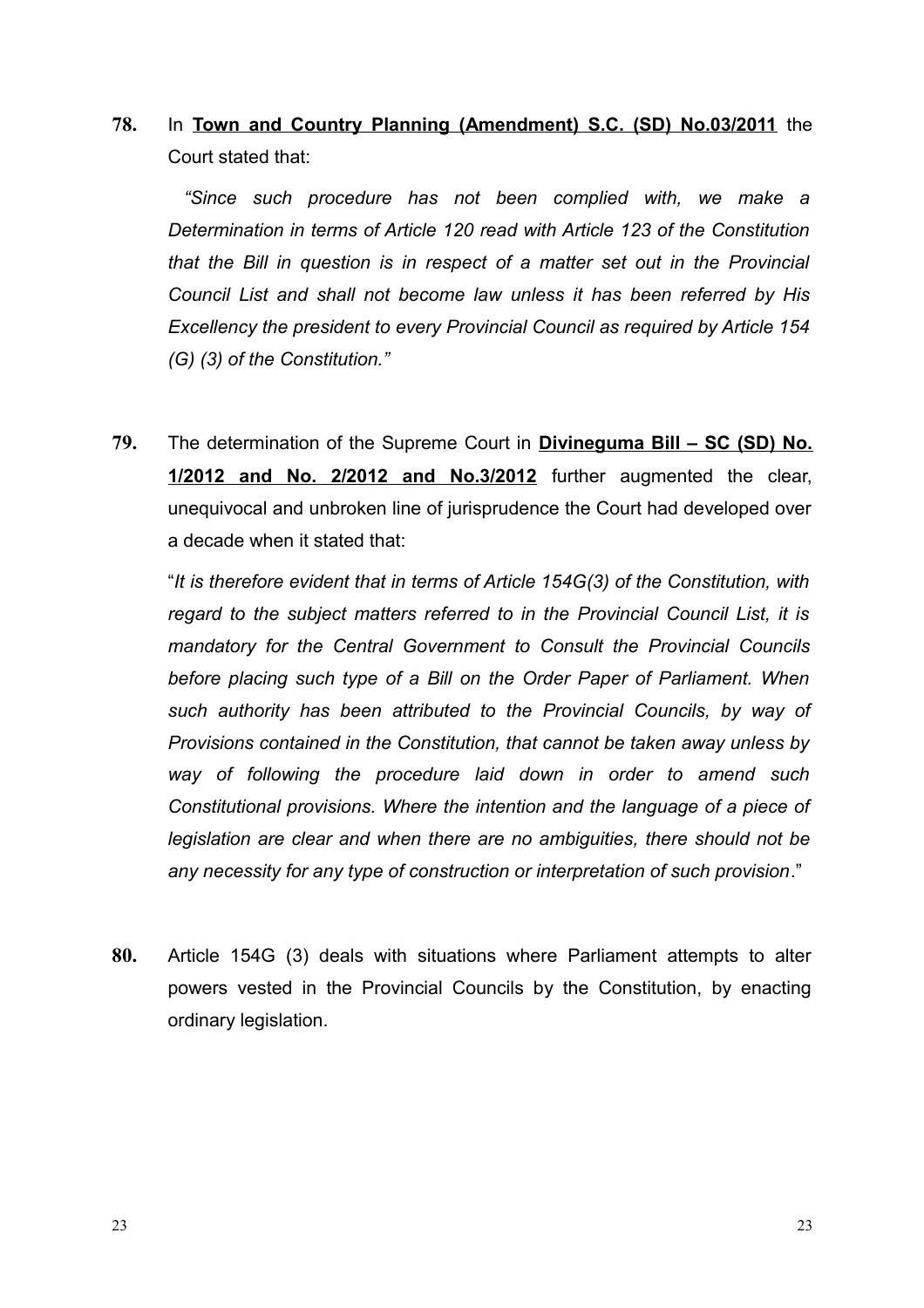- **81.** Article 154G(2) is far more serious in nature as it deals with situations where Parliament seeks to alter the constitutional provisions which grant certain powers to Provincial Councils, and also includes a situation such as the present one, where Provincial Councils are sought to be abolished in their entirety.
- **82.** In **Town and Country Planning (Amendment) S.C. (SD) No.03/2011** the Court explained the objective of introducing the Provincial Council system in Sri Lanka as thus:

"*Provincial Councils came into being in the Sri Lankan Island Republic as a result of the introduction of the 13th Amendment to the Constitution in 1987. Article 154(A)(1) of the Constitution accordingly made provision for a Provincial Council to be established for every Province. The purpose for such introduction was chiefly to devolve power which was vested hitherto in the Central Government to Provincial Councils.*

*In the Supreme Court Determination in Re Thirteenth Amendment to the Constitution Bill and the Provincial Councils Bill (SC SD Nos.7-48/87) it was clearly stated that the introduction of the Provincial Councils was for the purpose of devolution of authority, which included, inter alia, legislative devolution. This position was emphasised by the Supreme Court in Madduma Bandara v Assistant Commissioner of Agrarian Services ([2003] 2 Sri LR 80) where it was stated thus:*

*"The 13th Amendment to the Constitution, which came into effect in November 1987, was chiefly introduced for the purpose of devolving power from the Central Government to the Provincial Councils." For the said devolution, it was stated that the Provincial Councils would have legislative power in respect of matters enumerated in the Provincial Councils List (List I) and the Concurrent List (List III) of the Ninth Schedule to the Constitution*."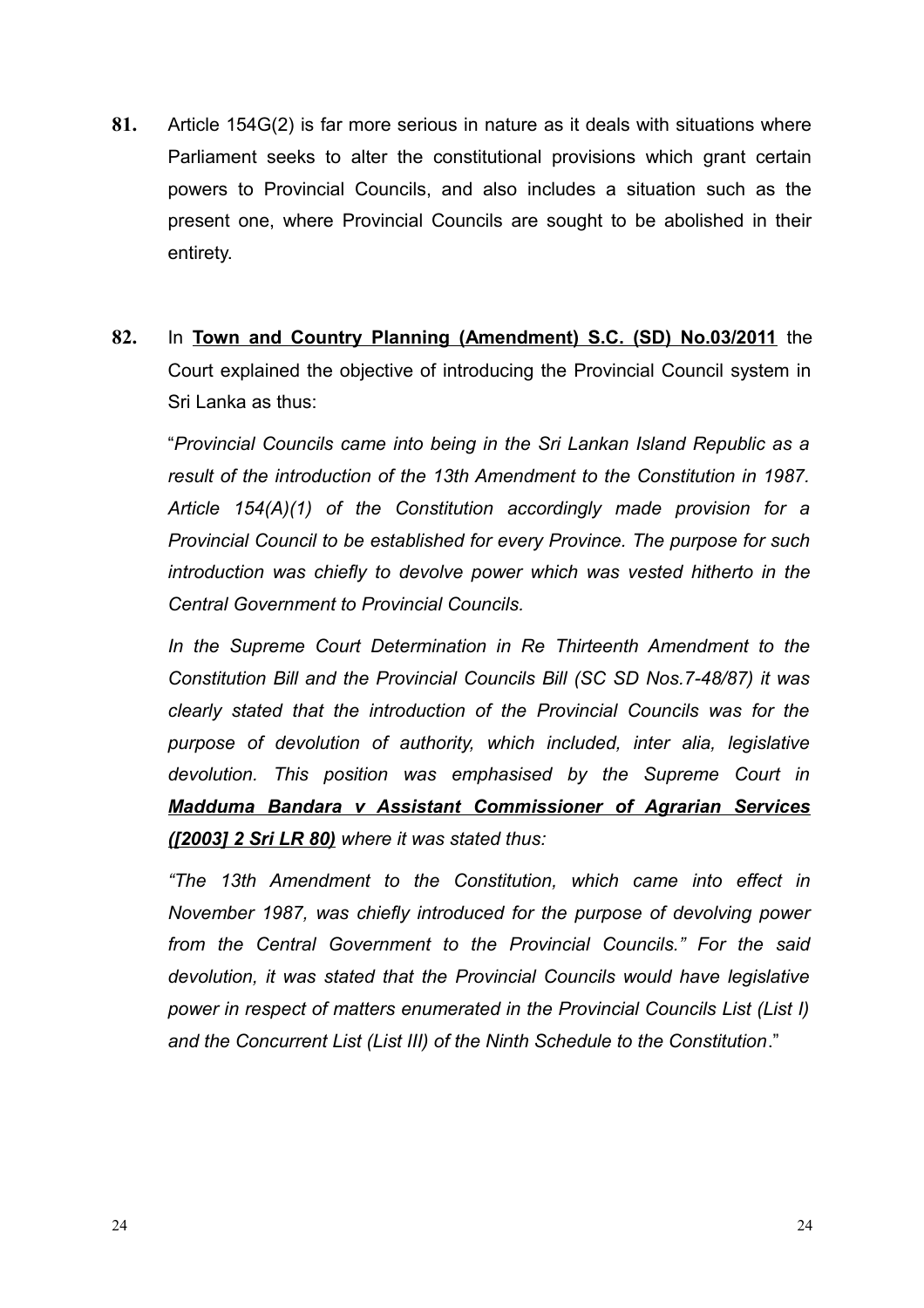**83.** In fact the majority decision of Your Lordships Court **in re the Thirteenth Amendment to the Constitution 1987 2 Sri. LR 312** opined that through the creation of Provincial Councils the legislature was attempting to give effect to Article 27 (4) of the Constitution which provides that;

"*The State shall strengthen and broaden the democratic structure of government and the democratic rights of the People by decentralising the administration and by affording all possible opportunities to the People to participate at every level in national life and in government.*"

### **84.** Their Lordships in the majority decision of the court stated that;

"*True the Principles of State Policy are not enforceable in a court of law but that shortcoming does not detract from their value as projecting the aims and aspirations of a democratic government The Directive Principles require to be implemented by legislation. in our view, the two Bills represent steps in the direction of implementing the programme envisaged by the Constitution makers to build a social and democratic society.*

*Healthy democracy must, develop and adopt itself to changing circumstances. The activities of central government now include substantial powers and functions that should be exercised at a level closer to the People. Article 27 (4) has in mind the aspirations of local people to participate in the governance of their regions. The Bills envisage a handing over of responsibility for the domestic affairs of each province, within the framework of a united Sri Lanka. They give new scope for meeting the particular needs and desires of the people for each province. Decentralisation is a useful means of ensuring that administration in the provinces is founded on an understanding of the needs and wishes of the respective provinces. The creation of elected and administrative institutions with respect to each province that is what devolution means gives shape to the devolutionary principle.*" (at pp. 326-327)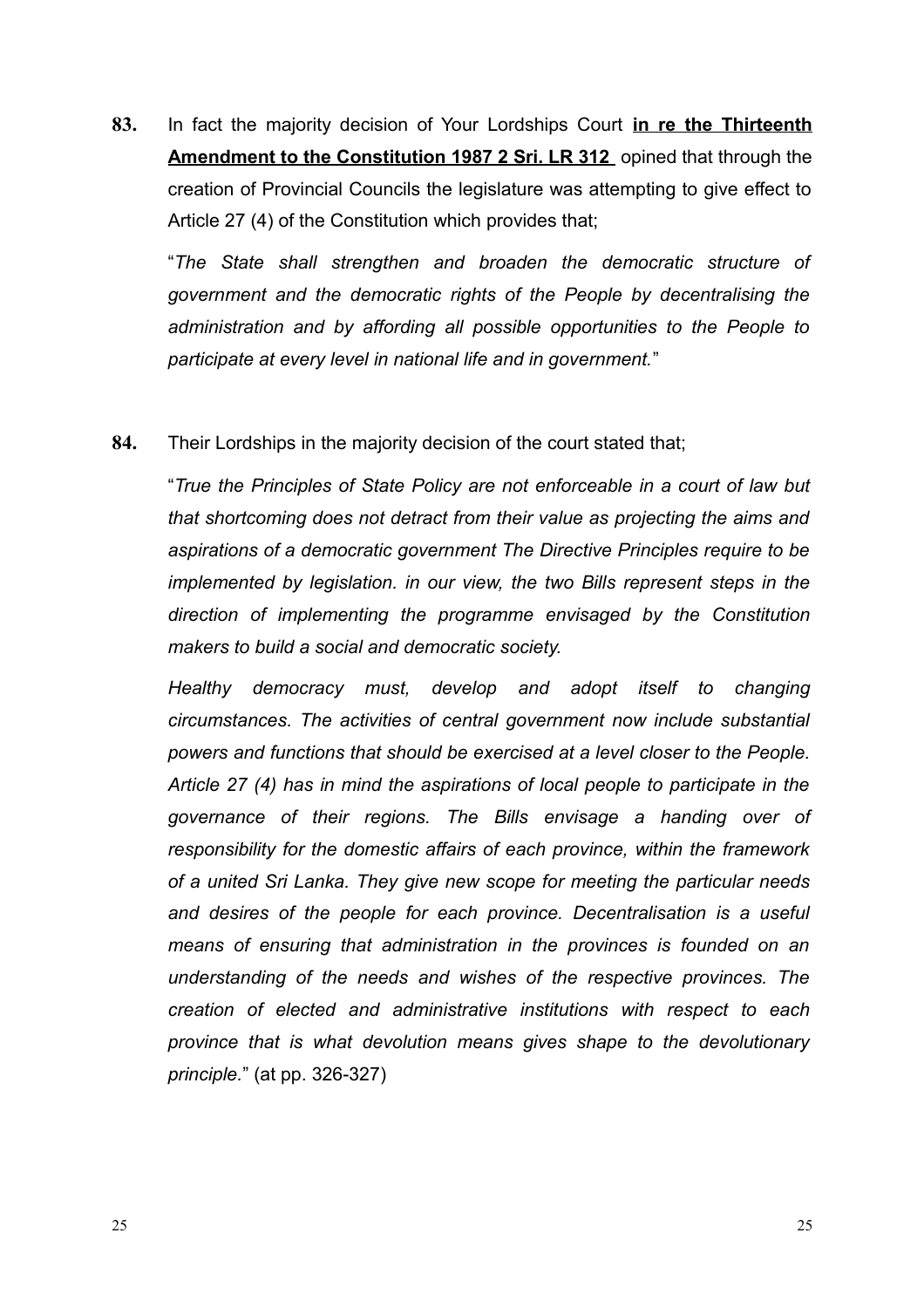- **85.** It is therefore submitted that in light of the above rationalization for the need of a system of devolution (as expressed by Your Lordships Court), where a Bill seeks to abolish Provincial Councils *in toto*, the **unambiguous and clear requirements of Article 154G(2)** should be given effect and / or enforced more strictly and in a more exacting manner than the manner in which the requirements of Article 154G(3) have been given effect and / or enforced by Your Lordship's Court.
- **86.** The Petitioner in its Petition and the Affidavit submitted on its behalf stated that there is no evidence before Parliament that the Bill has in fact been referred to any Provincial Councils "*for the expression of their views*" before it was placed on the Order Paper of Parliament.
- **87.** The Petitioner has further stated that its officers are reliably informed that:
	- (i) the impugned Bill has not been duly referred to the Provincial Councils for the obtaining of their views, and / or
	- (ii) the views of the Provincial Councils in respect of the relevant Bill have not been obtained and / or tabled in Parliament

as envisaged and required by the Constitution.

- **88.** Where the Bill, which is clearly governed by Article 154(G)(2), has not been referred to the Provincial Councils, as Constitutionally required, it is respectfully submitted that Your Lordships' Court would determine that same could not have been placed on the Order Paper of Parliament until the provisions of the said Article are complied with.
- **89.** Thus, as was the case with the *Divineguma Bill***,** once the Bill is **duly** placed on the Order Paper, the Petitioner and other citizens would be able to challenge the Bill on the merits, if so required.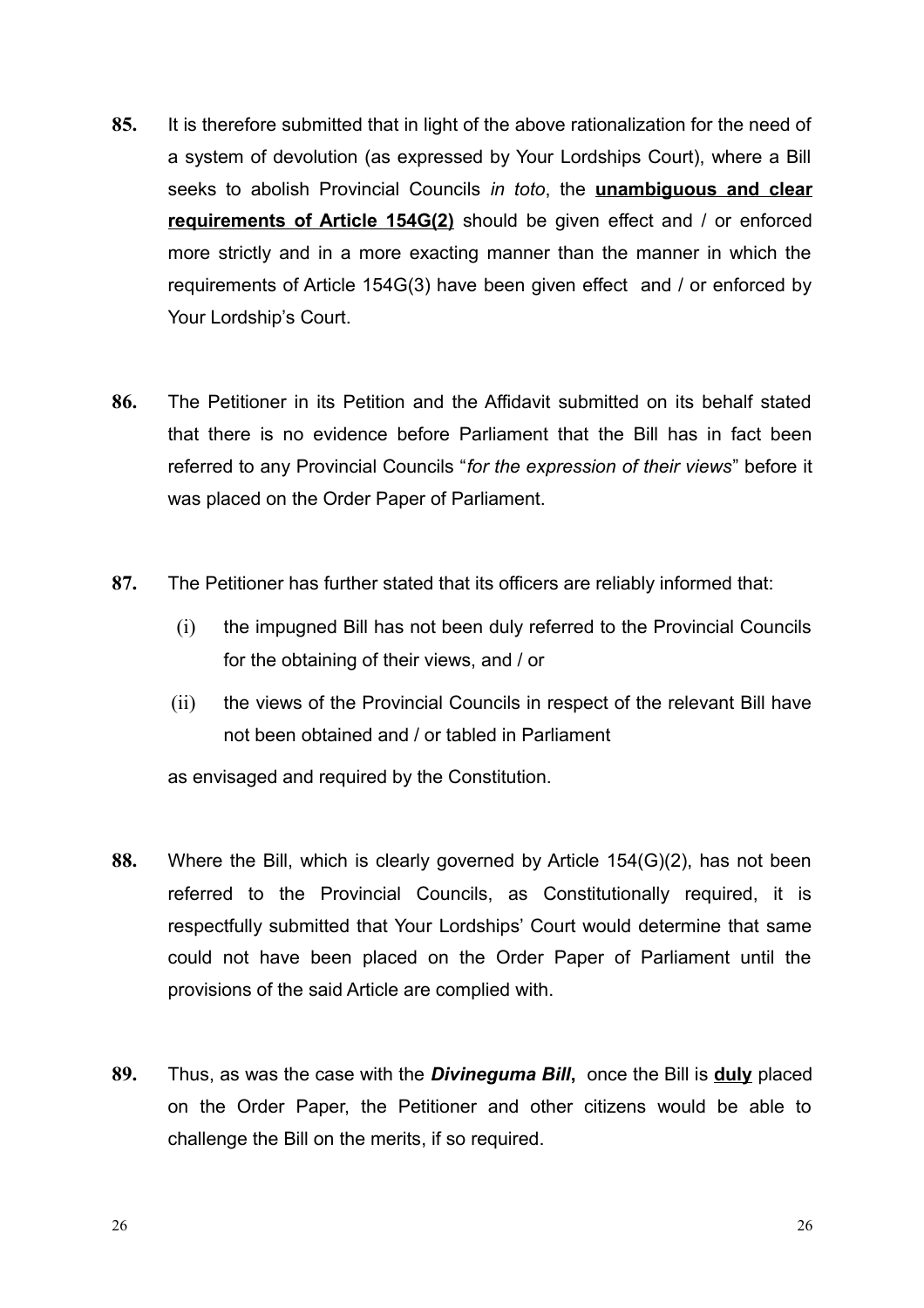### **90.** In *Divineguma Bill – SC (SD) No. 4/2012 to No.14/2012* Court held that:

*"It was submitted by learned counsel for the intervenient Respondents that in terms of Article 124 of the Constitution the Constitutionality of a Bill or its due compliance with the legislative process, cannot be considered on any ground whatsoever by any Court or tribunal save as otherwise provided in Articles 120, 121 and 122 of the Constitution. However, a simple reading of the said provision shows that the Constitutionality of a Bill, including whether there had been due compliance with the legislative process could be inquired into and pronounced upon by the Supreme Court, subject to the provisions laid down in Articles 120, 121 and 122 of the Constitution"* (See Annexure 5 at p.1057)

*"Article 154(G)(3) is couched in such a manner that no bill shall become law, unless such Bill is referred by His Excellency the President to every Provincial Council for the expression of its views thereon.*

*The obligatory nature of the requirement that a particular step shall be taken by His Excellency the President before the Bill is placed on the Order Paper is a procedural step prescribed by law.*

*It has to be borne in mind that this Court does not inquire into the due compliance of the legislative process of the Bill in Parliament. The Court is only concerned with the due process that has to be observed by His Excellency the President before the Bill is placed on the Order Paper. Constitutional provisions are required to be understood and interpreted with an object oriented approach. The words used have to be appreciated considering the true context in which the same are used and the purpose which they seek to achieve. The successful working of the Constitution depends upon the democratic spirit underlying it being respected in letter and in spirit.*

*This position is consistent with the previous Determinations of this Court, which had to inquire into and pronounce upon, not only the Constitutionality of the Bill in question, but also its due compliance with the legislative process (SC SD Nos.24-25/2003, SC SD Nos.26-36/2003, SC SD No.3/2011, SC SD Nos.01-03/2012).*" (pages 23-24)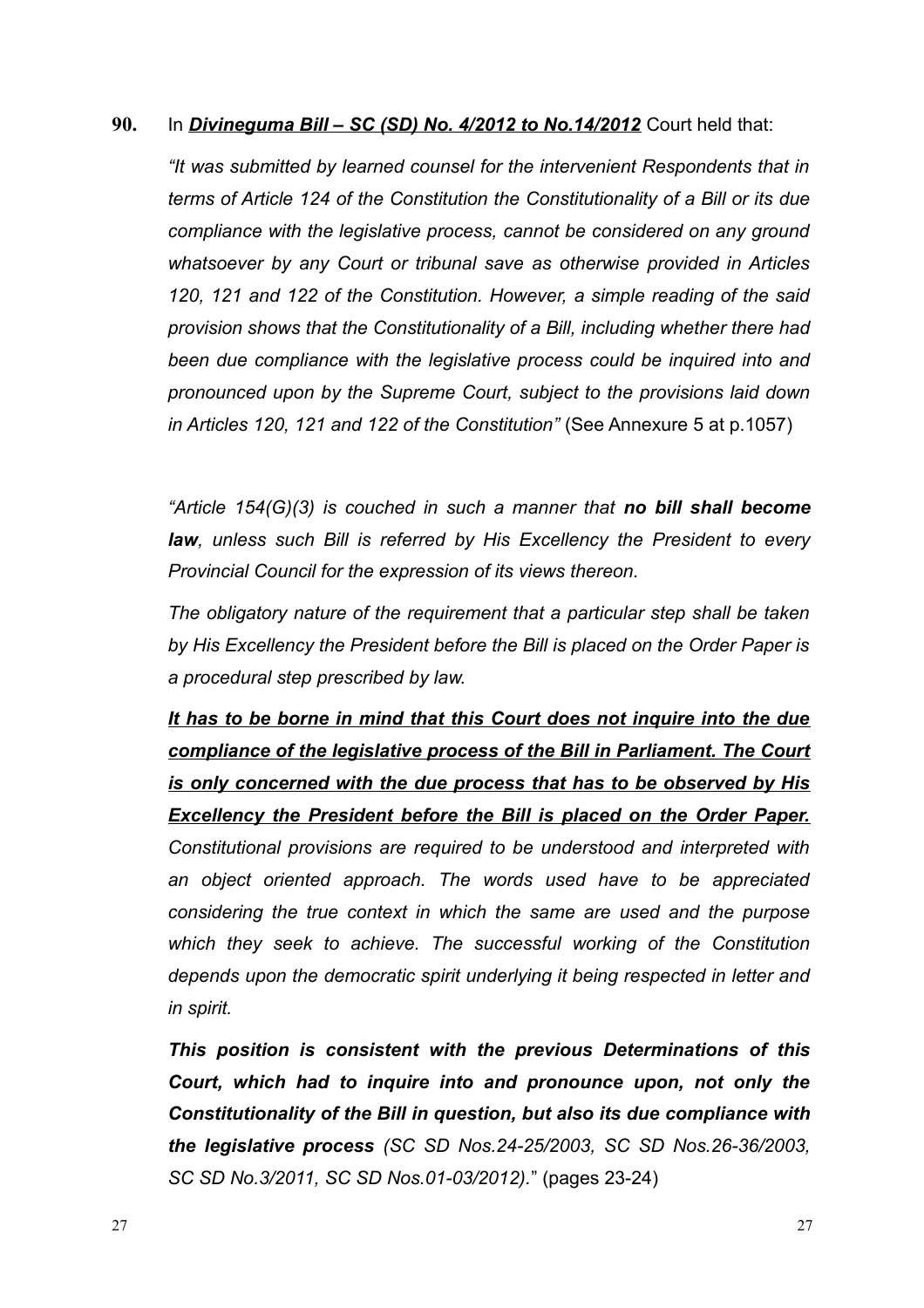"*In such circumstances, we determine that the Supreme Court has the sole and exclusive jurisdiction to inquire into or pronounce upon, the Constitutionality of a Bill and its procedural compliance, before such Bill is placed on the Order Paper of Parliament***". (page 24)** 

- **91.** The instant Special Determination deals with a more serious situation, where the Articles introduced by the Thirteenth Amendment, and the Ninth Schedule itself, are sought to be abolished in one sweeping stroke, sans any reference to the Provincial Councils, as Constitutionally required.
- **92.** It is respectfully submitted that Your Lordships' Court has *sole and exclusive jurisdiction to inquire into or pronounce upon, the Constitutionality of a Bill and its procedural compliance, before such Bill is placed on the Order Paper of Parliament*. The submissions to the contrary, of learned DSG and Counsel for the intervenients, cannot be sustained inasmuch as such interpretation does not give effect to the Constitutional safeguards mandated by Article 154(G)(2) and are not based on a purposive interpretation, or harmonious construction of the Constitution.
- **93.** As the sole and exclusive interpreter of the Constitution, and the custodian of the judicial power of the People, it is submitted, that this Court will ensure that the Sovereignty of the People is upheld, by ensuring compliance with the safeguards mandated by Article 154(G)(2) of the Constitution.
- **94.** As such it is respectfully submitted that Your Lordships' will be pleased to determine that:
	- **(a)** Determine that the Bill titled "*The Twenty First Amendment to the Constitution (Private Member's Bill)*" has not been validly placed on the Order Paper of Parliament and cannot be enacted into law;